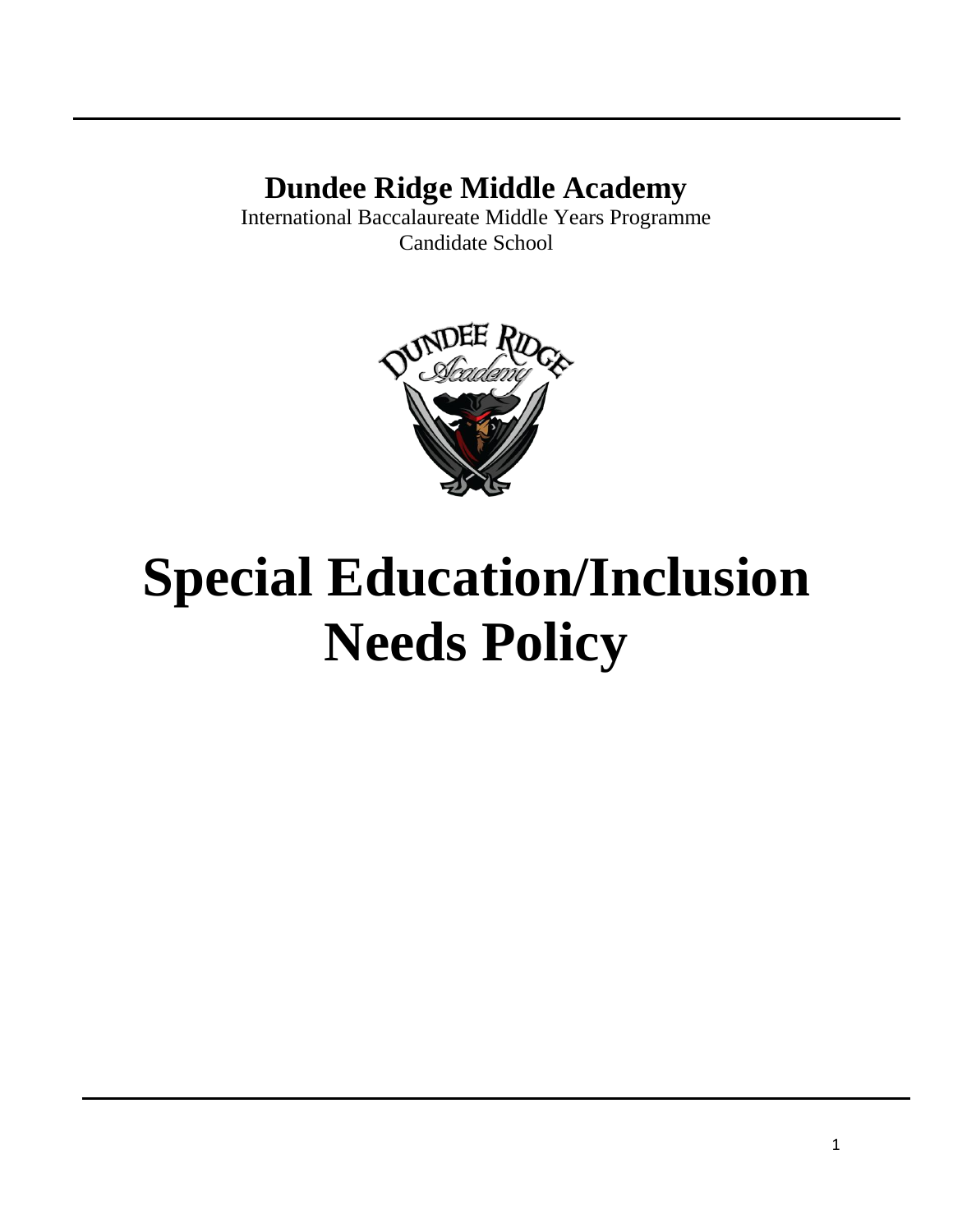# **Table of Contents**

| X. CONTINUED EDUCATION FOR STAFF ON SEN PRACTICES AT DRMA19   |  |
|---------------------------------------------------------------|--|
|                                                               |  |
| XII. COMMUNICATION OF THE SEN POLICY TO THE DRMA COMMUNITY 21 |  |
|                                                               |  |
|                                                               |  |
|                                                               |  |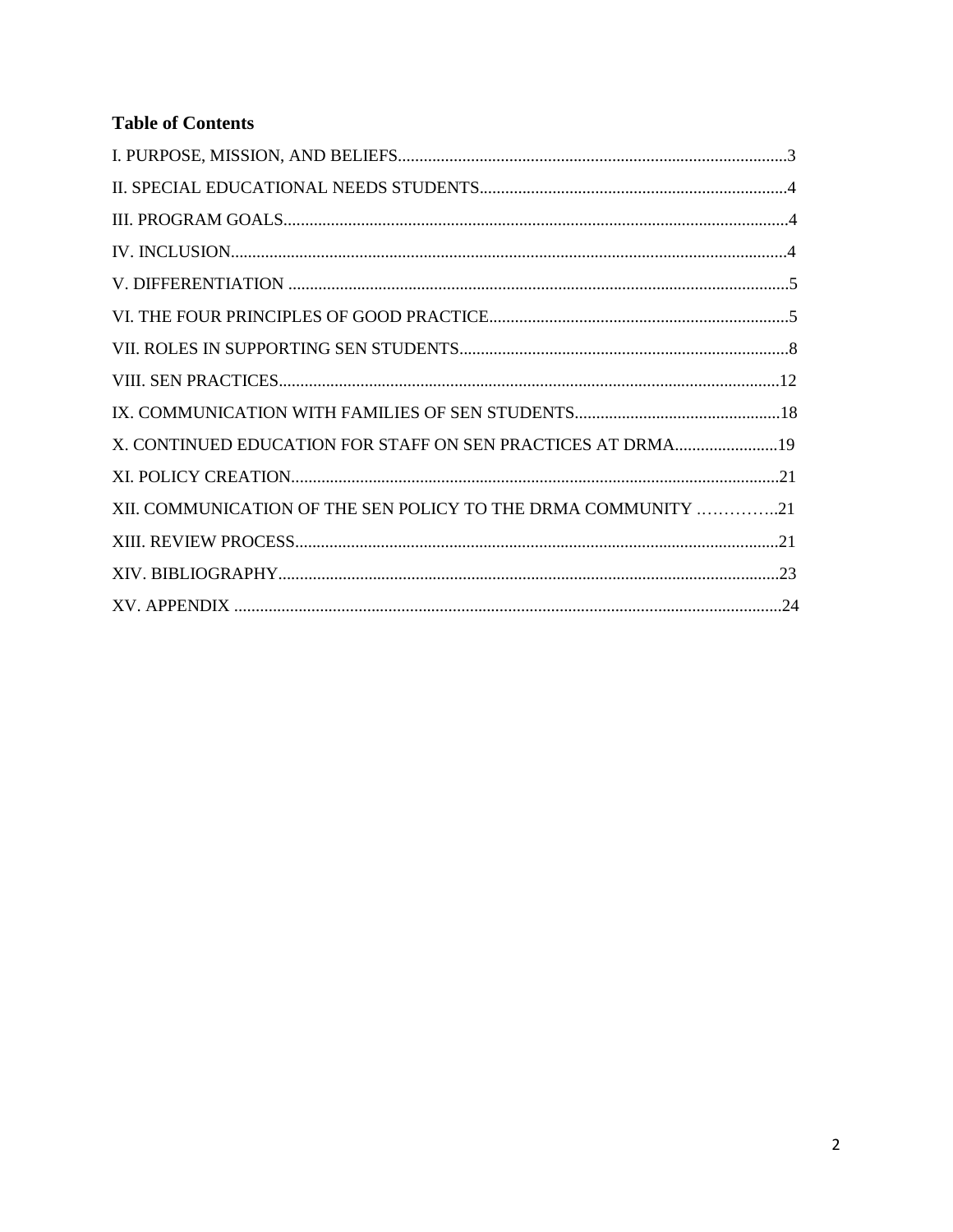#### **I. PURPOSE, MISSION, AND BELIEFS**

#### A. PURPOSE OF THE SPECIAL EDUCATIONAL NEEDS/ INCLUSION POLICY

The Special Educational Needs/ Inclusion Policy is a working document developed by a committee of teachers and administrators from Dundee Ridge Middle Academy. Consistent with the standards and practices of the International Baccalaureate Middle Years Programme (IB MYP), this document provides an overview of DRMA's beliefs and practices as they relate to the special educational needs of our students. This policy outlines the processes implemented at DRMA to ensure that all students have access to the MYP curriculum, so that they can fulfill the mission of both IB and Dundee Ridge Middle Academy.

#### B. MISSION AND BELIEFS

"Dundee Ridge Middle Academy, in cooperation with families and community, prepare students to be lifelong learners by creating opportunities to develop the knowledge, attitudes and skills needed to manage the complexity of an ever-changing  $21<sup>st</sup>$  century. Through challenging curriculum delivered in a respectful, diverse learning environment students will reach their full potential, master academic standards and be prepared to take responsible action for the future."

#### *Leadership in rigorous education*

We acknowledge that in order for students to reach their greatest personal potential, both as leaders and learners, they need to be provided with the least restrictive environment possible. This means ensuring that students receive meaningful and equitable access to the curriculum, while safeguarding their interests and removing barriers, so they can find success.

#### *Inquiring, knowledgeable, and caring citizens*

To help our students develop their true potential as citizens of our world, we recognize the need to enhance their motivation to learn. By providing curriculum that is accessible and appropriately challenging to all students, we can foster inquiry and offer students opportunities to build upon their knowledge, so they can become caring and active members of our communities.

#### *Intercultural understanding and respect*

Nurturing intercultural understanding and respect among students happens when educators understand and respect the needs of all learners. Being cognizant of the unique personal and educational needs of each student, we recognize and appreciate that not every individual can have the same educational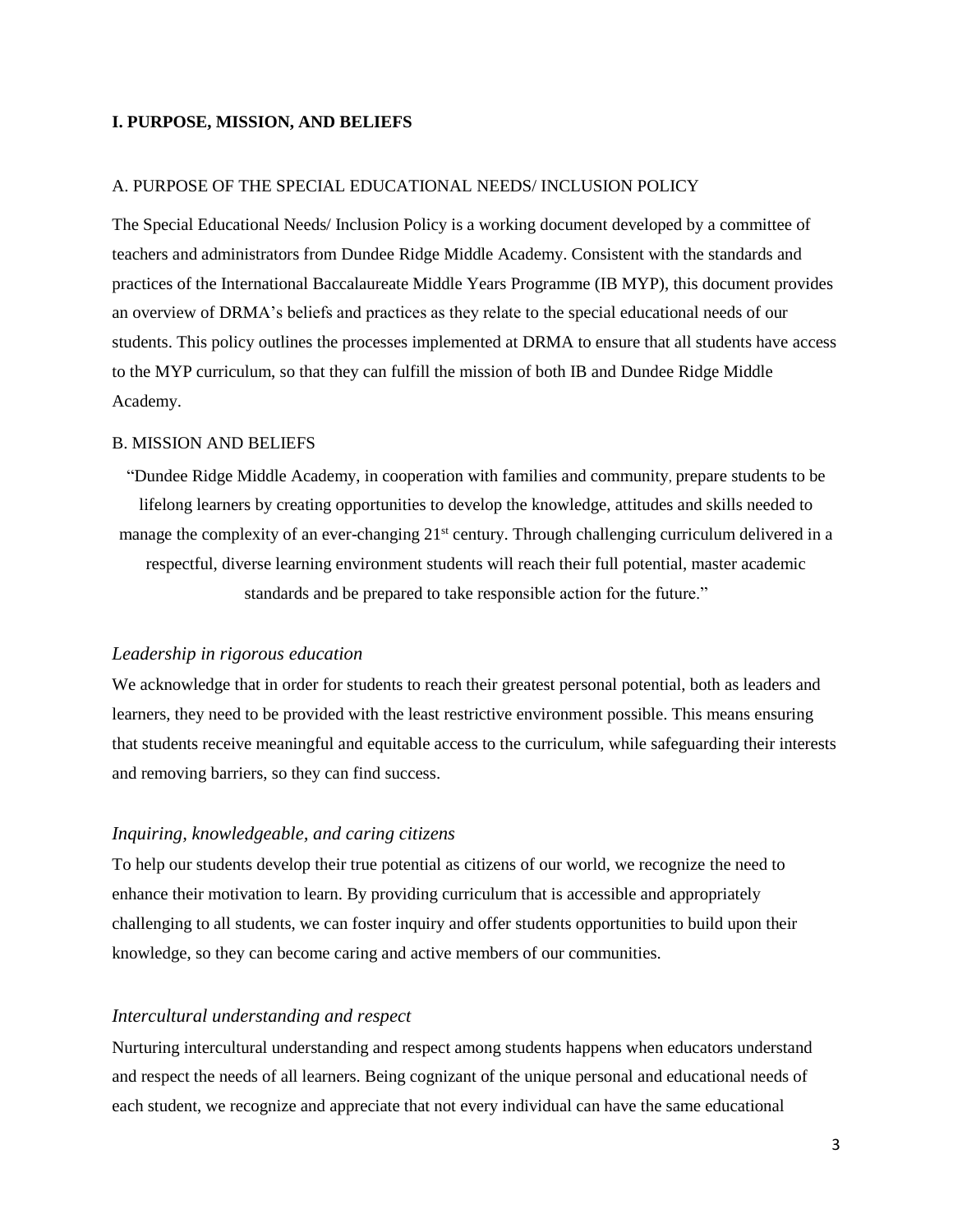experience. We see the diversity of our learning community as a positive resource that can enrich learning, providing opportunities for students and staff to heighten their awareness and expand their thinking.

# **II. SPECIAL EDUCATIONAL NEEDS STUDENTS**

Our Special Educational Needs (SEN) population includes students who need accommodations or adaptations to curriculum in order to meet their learning needs and facilitate continued academic growth. These students may include, but are not limited to:

- Special Education students who have an active Individualized Education Plan in place
- English Language Learners who have a barrier in the language of instruction
- Students who are in need of counseling support
- Students with medical or health issues which require a 504
- High achieving or gifted students who are driven to pursue further inquiry
- Students of poverty

# **III. PROGRAM GOALS**

The goals of Dundee Ridge Middle Academy's' Special Educational Needs programs are:

- To provide a positive and friendly environment to all learners with varying needs, recognizing and capitalizing on differences and diversity
- To provide all children access to curriculum through inclusion and differentiated teaching methods
- To monitor student success as shown through data, and communicate with all stakeholders about students, their progress, and their changing needs
- To guide all students to reach their unique intellectual capabilities

# **IV. INCLUSION**

At DRMA, every effort is made to provide the least restrictive learning environment that appropriately matches the needs of each student. Therefore, inclusion can be implemented differently for each student, depending on many factors such as, but not limited to:

• the student's skill level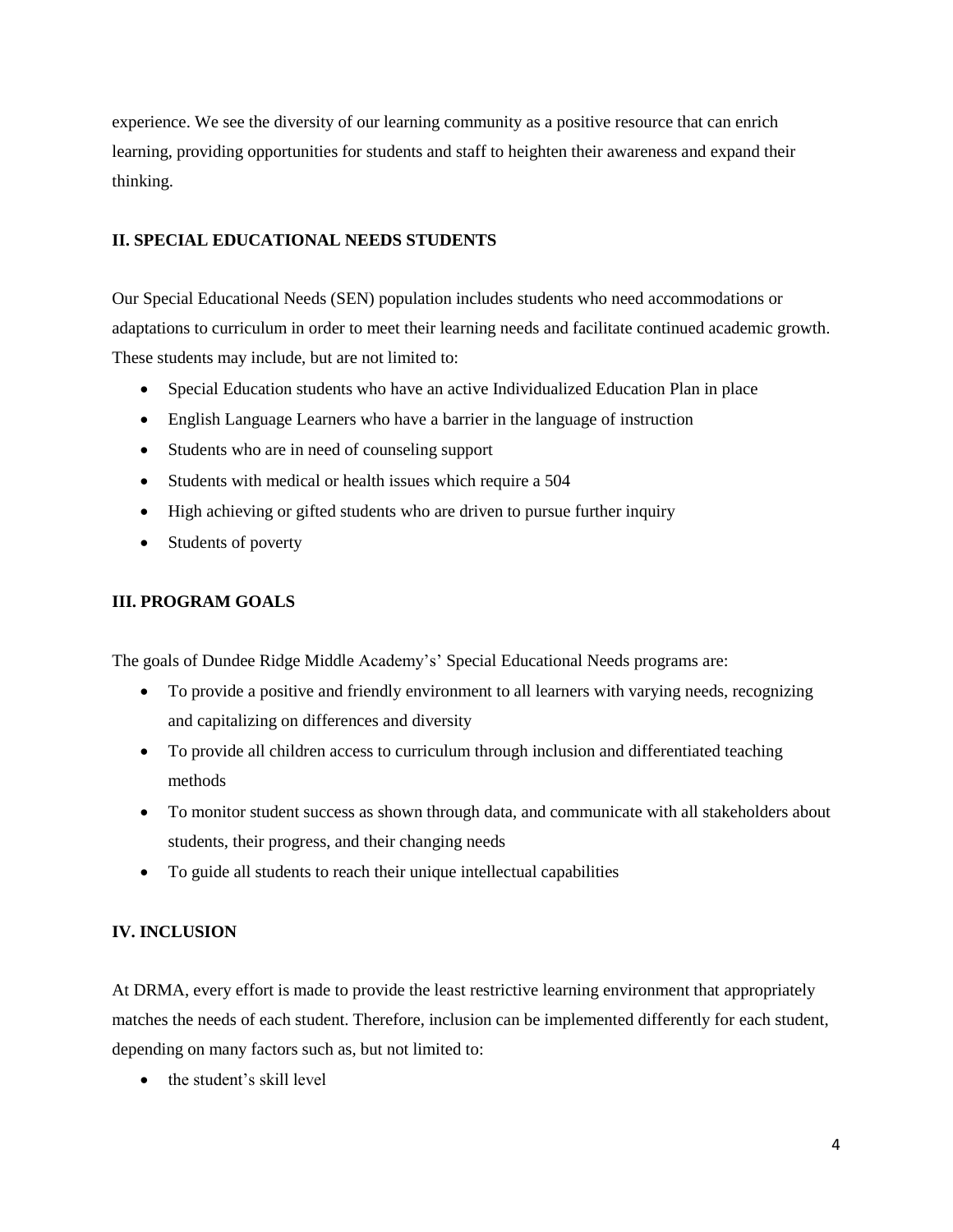- the student's previous learning experiences
- the unit of study

At DRMA, inclusion can take many forms including:

- Students present in the General Education classroom
- Access to common curriculum for all students
- Support in the General Education classroom from Educational Assistants, Special Education teachers, collaborative co-teachers, and modifications from the General Education teacher
- Additional time to work in another setting

# **V. DIFFERENTIATION**

"Differentiation can help learners access the content at an appropriate level through a variety of resources" *(Special educational needs within the International Baccalaureate programmes 5).* Differentiation is a system of strategies that appropriately structure the curriculum so that each learner can reach his/her true potential. Differentiation "puts students at the center of the planning" helping teachers "respond specifically to their needs" *(Making Differentiation a Habit: How to Ensure Success in Academically Diverse Classrooms 57)*. Teachers differentiate through various means including, but not limited to:

- Content Modifying resources and learning goals or providing opportunities for students to select what they want to learn.
- Process Providing variety or choice in how students will learn.
- Product Capitalizing on students' learning preferences and strengths by permitting them choice when demonstrating their learning.

These forms can be suggested by the teacher for each learner based on readiness or the learner's profile. Methods of differentiation can also be determined by student interest and choice. Differentiation can take many forms and is closely tied with the Four Principles of Good Practice outlined by IB. *(How to Differentiate Instruction in Mixed-Ability Classrooms 32)*

# **VI. THE FOUR PRINCIPLES OF GOOD PRACTICE**

# A. AFFIRMING IDENTITY AND BUILDING SELF-ESTEEM

Valuing the diverse needs of all members of our learning community supports identity and encourages self-esteem. By creating an environment in which all students feel accepted, they are more receptive to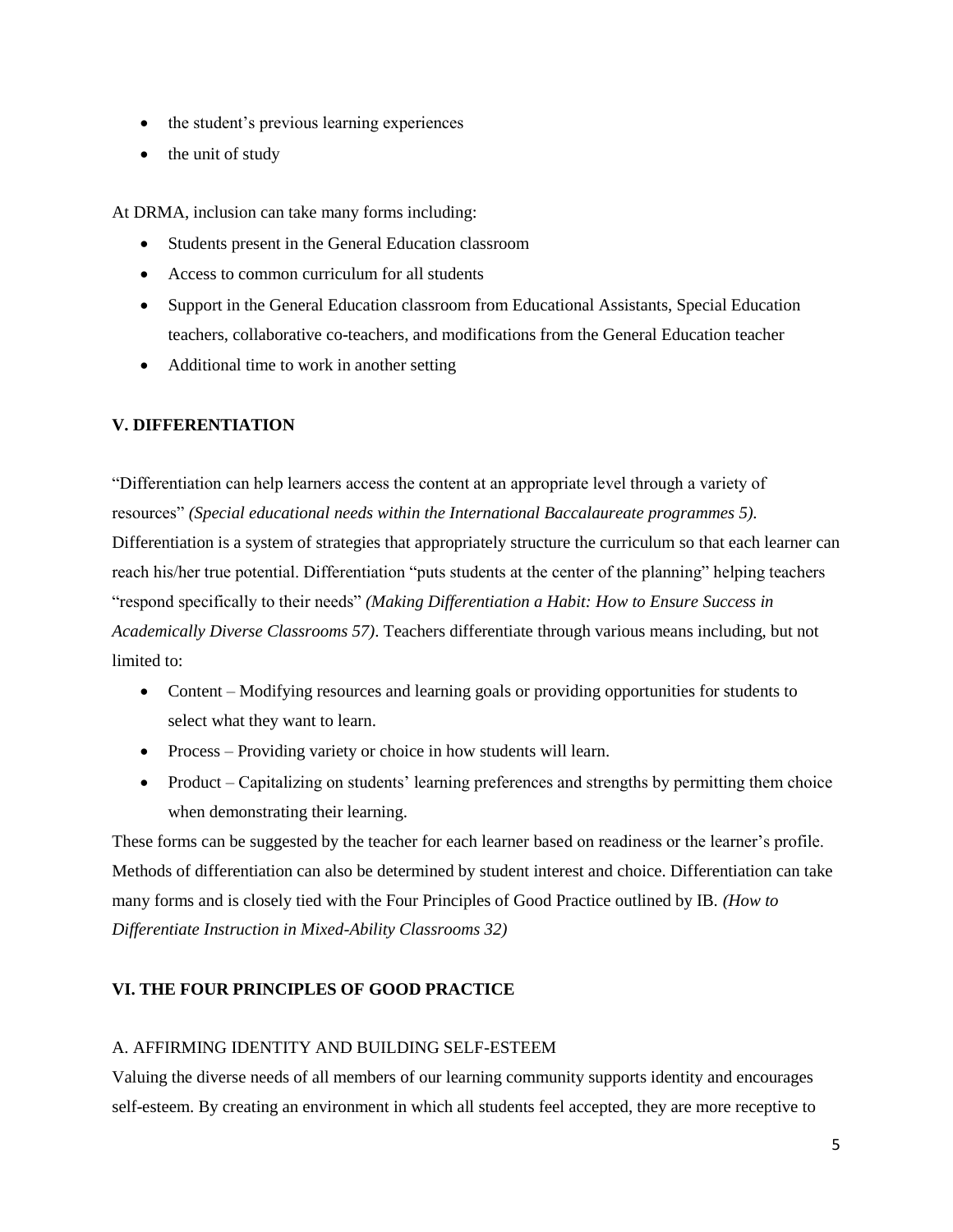developing the Learner Profile traits. Students who feel confidently supported in their academic endeavors are more likely to be risk-takers who participate actively in class, as well as inquirers who pursue further opportunities for learning. When we acknowledge students' differences in positive ways, they are more apt to be open-minded themselves.

At DRMA, students create networks and support systems through each subject area class. Each subject area class, for MYP years 0-3, follows the procedures of Developmental Design, starting class with a greeting to acknowledge all members of our learning community. This is followed by sharing, to help students build relationships, create connections, and see multiple perspectives (Crawford 60). Subject area classes also include activities to support community building. This sense of belonging increases selfesteem and self-confidence. In addition, homerooms have the opportunity to participate in activities and reflections tied to the Learner Profile trait of the month and World Wide Languages to help students grow in their understanding and display of these traits. This curriculum lays the foundation for a productive and proud school year.

In addition, all subject area teachers have received training on strategies to increase student communication in the classroom. By providing each student with opportunities to communicate, using a variety of forms to facilitate that communication, we can ensure that each student's voice is heard. When students feel acknowledged, they feel valued and can open themselves up to continued learning experiences.

#### B.VALUING PRIOR KNOWLEDGE

In order for students to learn and retain new knowledge, it must be tied to their existing knowledge, which is distinct to each student. "When planning the range of new learning that can take place in any individual, previous learning experiences or prior knowledge must be taken into consideration" *(IB Special educational needs 6)*. Valuing prior knowledge is a critical piece of teaching and learning at Dundee Ridge Middle Academy.

While it is paramount to make connections between prior knowledge and present learning, in some cases, students may not have past experiences that can be used to tie these pieces together. In these situations, building background knowledge related to concepts and vocabulary is of utmost importance. At DRMA, teachers help students construct background knowledge related to vocabulary and concepts by focusing on the four principles devised by Blachowicz & Fisher:

Students are active in developing their understanding of words and ways to learn them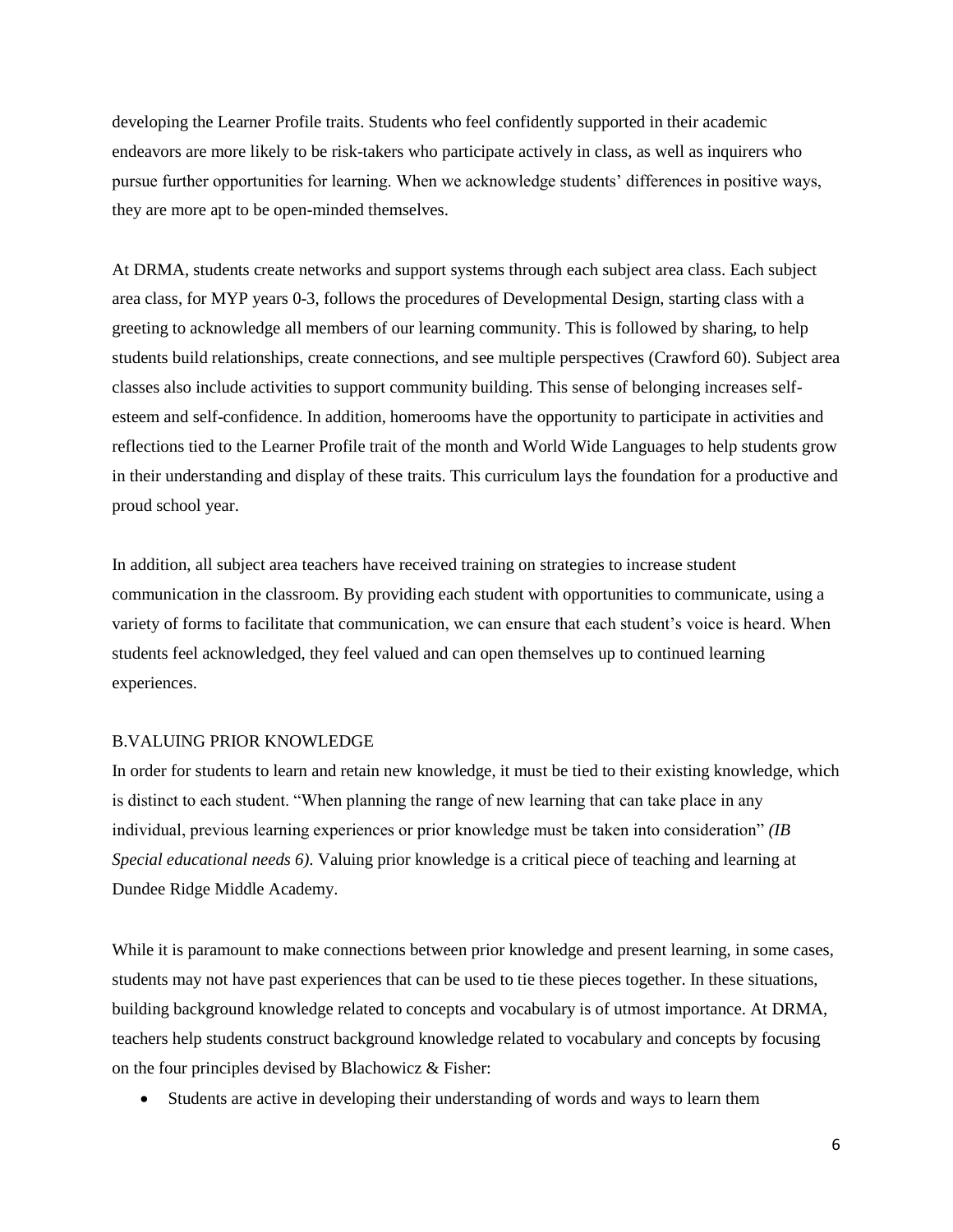- Students personalize word learning
- Students are immersed in words through language-rich environments
- Students build on multiple sources of information to learn words through repeated exposure

In addition, teachers at Dundee Ridge help students develop the necessary background knowledge by providing comprehensible input. We understand that acquiring new information is easier when it is appropriate to the students' language proficiency levels. Keeping this in mind, teachers use aids, such as photographs, pictures, gestures, modeling, manipulatives, and graphic organizers when teaching vocabulary and concepts to students. Learning subject-specific language is also facilitated by the use of slower, enunciated, and repetitive speech. All of these techniques help students to attain the information necessary for them to make connections and further develop their learning.

# C. SCAFFOLDING

DRMA and IB strive to develop lifelong learners. However, in order for students to gain autonomy in learning there must be a gradual release of responsibility, often known as scaffolding. Teachers can demonstrate scaffolding instruction when they provide substantial support and assistance in the beginning stages of learning a new concept or strategy, and then gradually decrease the amount of support as the learners gain experience through multiple practice opportunities. Through scaffolding, we are able to increase students' level of independent learning.

During guided and independent practice at DRMA, students are provided with self-regulating strategies, known as learning strategies. These learning strategies are categorized into three groups: Metacognitive, Social, and Cognitive. Metacognitive Strategies help students monitor their own thinking and learning through awareness, reflection and interaction. Social Strategies improve learning through the use of group discussions and cooperative learning. Cognitive Strategies allow students to apply a specific technique to a learning task. Such techniques utilized at DRMA include:

- before, during, and after reading strategies
- setting a purpose for reading
- text to self, text to text, text to world connections
- Cornell notes
- graphic organizers
- concept maps or webs
- interaction strategies (Think Pair Share, Inside-Outside Circle, etc.)
- visual cues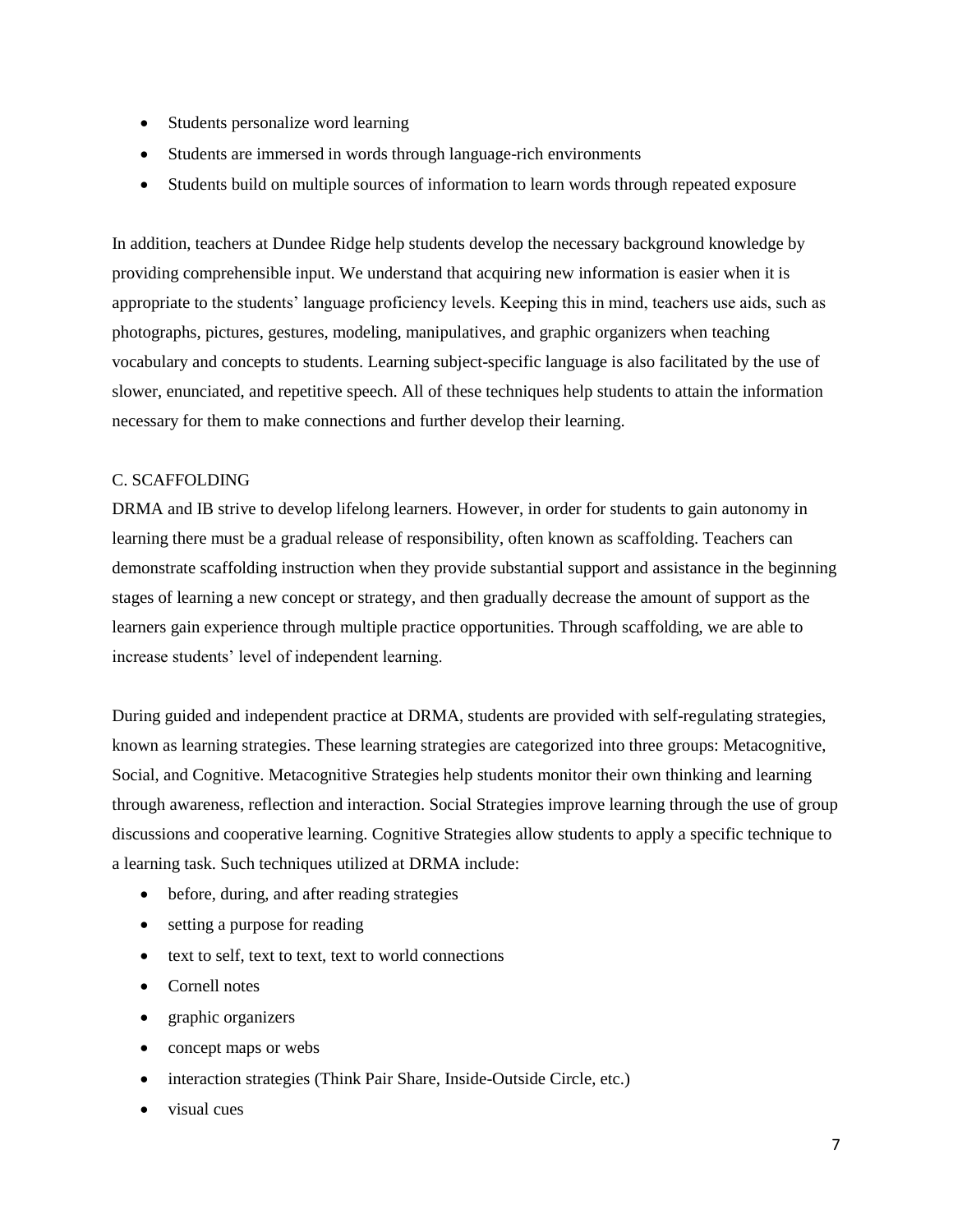• mental hooks

*Scaffolding Techniques* are another important element of teaching and learning. DRMA lessons incorporate instruction, modeling, practice, and application to increase student confidence, and thus achievement. In addition, teachers use easily understandable input to assist students in the acquisition of new information. Teachers may also provide particular students with sentence stems to facilitate their communication during various tasks. Finally, larger assignments or assessments may be broken into smaller, more manageable tasks, ensuring that particular students can accomplish each step that is a prerequisite for the next. By purposefully scaffolding learning experiences, teachers are able to create a ladder of success for all students.

#### D. EXTENDING LEARNING

To take learning to the next level, teachers provide students with experiences that will extend their thinking. This is done by "combining high expectations with numerous opportunities for learner-centered practice and interaction with cognitively rich material…" *(IB Special educational needs 7)*. At DRMA, one of our main instructional goals is to provide student-centered classrooms driven by inquiry. To facilitate the achievement of this goal, teachers rely on subject-specific strategies, as well as whole-school strategies. Reciprocal Teaching is used throughout the subject areas to increase communication and thinking among students. Through the use of Reciprocal Teaching strategies, students at DRMA are given opportunities to work collaboratively with their peers while interacting with a deeper understanding and variety of contexts and concepts.

#### **VII. ROLES IN SUPPORTING SPECIAL NEEDS STUDENTS**

#### A. TEACHER ROLES

#### 1. SPECIAL EDUCATION TEACHER

- Special Education teachers are instructors of academic, social, and emotional/ behavioral knowledge, skills, and support.
- Special Education teachers develop Individual Education Plans (IEP) for Special Education students and hold annual IEP meetings.
- Special Education teachers are the case managers for Special Education students. They create goals for each student, track the student's progress toward those goals, collect data, and inform all stakeholders of each student's progress and needs, through the use of progress reports.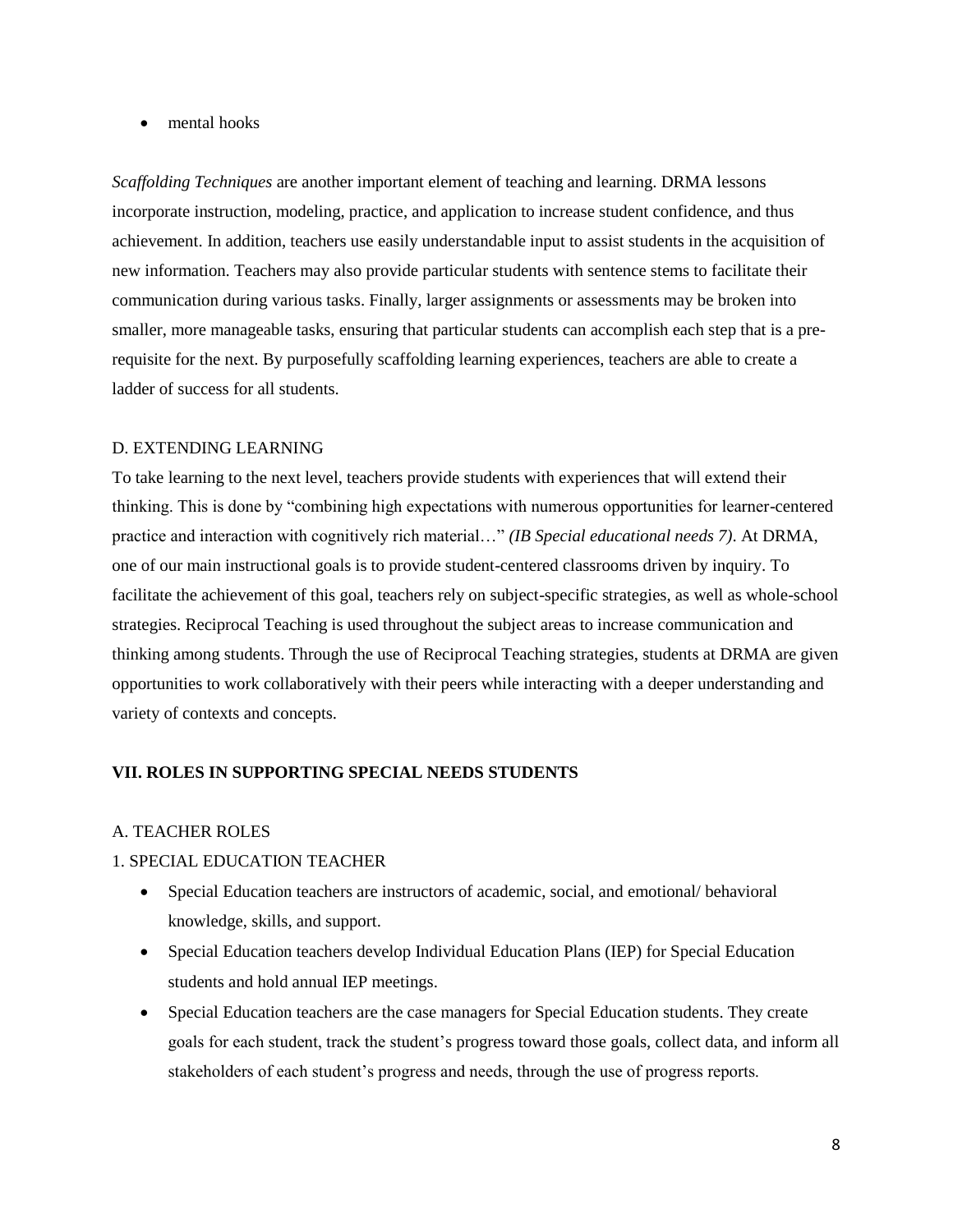- Special Education teachers work with students in the most conducive environment for each student. This could be through inclusion, co-teaching, small group settings, or individual settings.
- Special Education teachers modify tasks for students guided by assessment results.
- Special Education teachers are learning strategists who collaborate with General Education teachers to provide accommodations.

# 2. ENGLISH LANGUAGE TEACHER

- English Language (ELL/ESOL) teachers are instructors of academic and language acquisition concepts and skills.
- ELL teachers conduct the W-APT test with each student identified as an English learner to establish their level of language proficiency.
- ELL teachers monitor students' progress of language proficiency goals by creating data walls, which can be accessed by all General Education teachers.
- ELL teachers make modifications for English learners guided by the data walls and ACCESS test results.
- ELL teachers are language strategists who collaborate with General Education teachers to provide instructional methods that promote comprehension and language development.
- ELL teachers work with students in the most conducive environment for each student. This could be through inclusion, in small group settings, or in individual settings.
- ELL teachers co-teach with the General Education teachers.
- ELL teachers provide informational sessions for families during the school year.
- ELL teachers communicate students' progress through ACCESS test results, report cards/ grades, observations, and monitoring twice a year.

# 3. GENERAL EDUCATION TEACHER

- The General Education teacher is a content specialist. He/ She develops the curriculum sequence and instructional objectives in accordance with IB objectives and concepts and Florida State Standards.
- The General Education teacher collaborates with the ELL teachers and the Special Education teachers to plan and develop lessons, as well as modify and adapt curriculum to meet the needs of all students.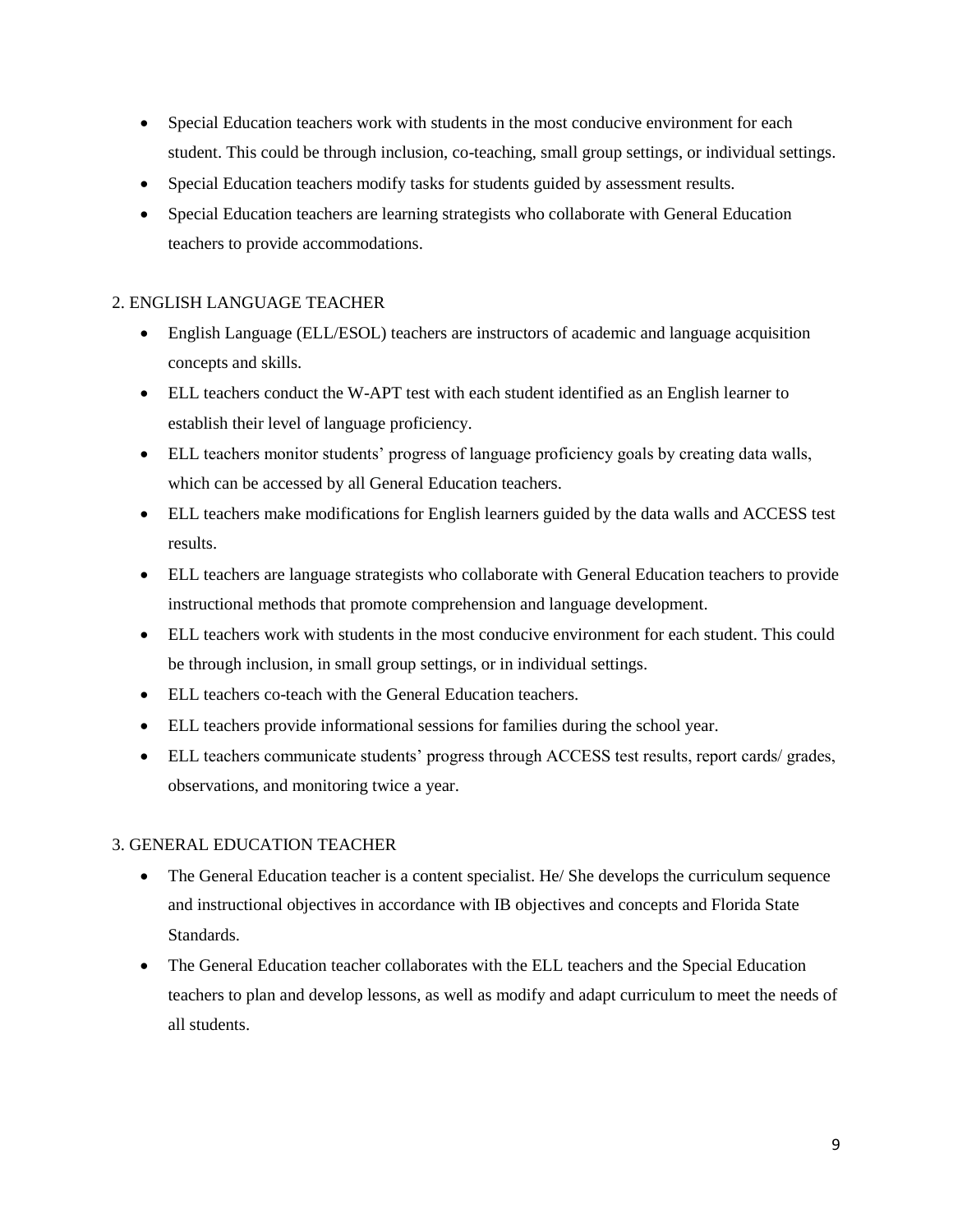- The General Education teacher communicates with the ELL teachers and Special Education teachers about students' progress on an informal basis throughout the school year. This can occur when information is requested or if questions/ concerns arise.
- The General Education teacher formally communicates with the ELL teachers about the progress of monitored and observed English Learners through the use of reflection sheets.
- The General Education teacher formally communicates with the Special Education teachers about the progress of Special Education students for their quarterly progress reports and annual IEP meeting.

# B. SUPPORT STAFF ROLES

# 1. PARAPROFESSIONAL ASSISTANT

- Paraprofessional Assistants (PARAs) collaborate with General Education teachers, as well as ELL teachers and Special Education teachers as appropriate, on lesson plans and modification of student tasks.
- PARAs work with students in the classroom or small group settings to support the achievement of their goals and academic growth.

# 2. GUIDANCE COUNSELING DEPARTMENT

- The guidance counseling department works with students individually and/or in small groups to reach their academic, social, emotional, and/or behavioral goals.
- DRMA guidance counselors are also members of our Professional Learning Communities, communicating with teachers about the varied needs of our students and modifications to meet those needs.

# 3. LICENSED SCHOOL NURSE

- The Licensed School Nurse (LSN) works with students who have medical or health issues that could impair their educational achievement.
- The LSN provides information, resources, and modifications for teachers to use when working with students with medical or health-related issues.
- The LSN communicates with families regarding their student's medical or health issue, providing education and any available resources to aid them in supporting their student's needs.
- As part of the Special Education Team, the LSN screens each student in the evaluation or reevaluation process and meets with the parent/ guardian to learn the student's health history. This information is part of the IEP report.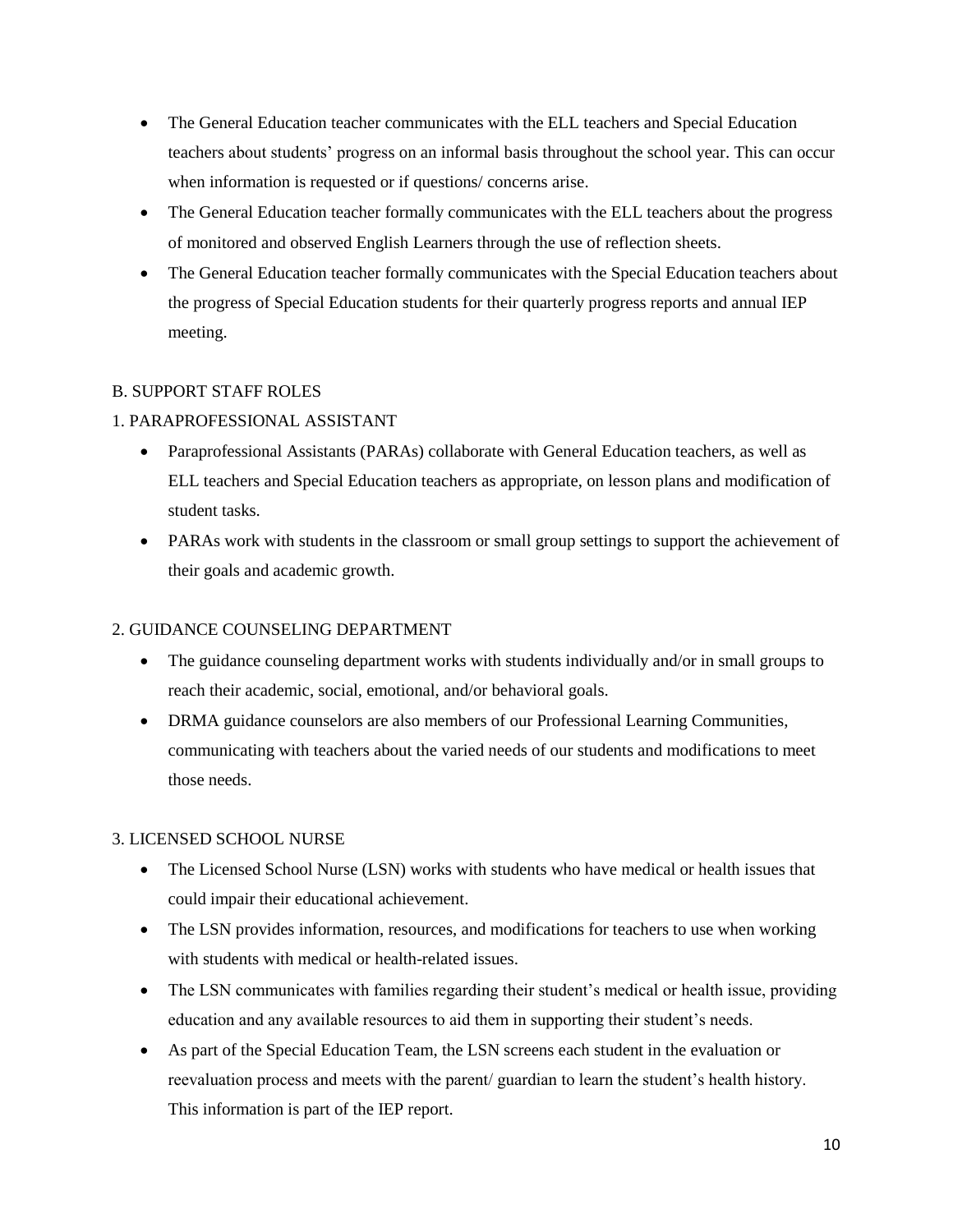• The LSN works closely with the school's staff and administration to support medical and health related referrals.

# 4. SPEECH PATHOLOGY

- The Speech Pathologist services students with speech and language needs as addressed in an IEP.
- The Speech Pathologist may service students individually or in a small group setting.
- The Speech Pathologist works with students' goals as identified on their annual IEPs and collaborates with General Education teachers and Special Education teachers.
- The Speech Pathologist at DRMA is a district consultant who works with students 2-3 days per week or as prescribed.

# 5. OCCUPATIONAL THERAPY

- The Occupational Therapist services students with sensory needs as addressed in an IEP as a secondary disability.
- The Occupational Therapist may service students individually or in a small group setting.
- The Occupational Therapist at DRMA is a district consultant who works 4-6 hours per week at our school or as needed, based on students' IEPs.

# 6. DEAF/ HARD OF HEARING ITINERANT

- The Deaf/Hard of Hearing Itinerant services students who have hearing needs as addressed in an IEP.
- The Itinerant monitors students' progress, checks on students' hearing devices, and ensures that the hearing needs of students are met.
- The Deaf/ Hard of Hearing Itinerant is a consultant who works as needed, based on students' IEPs.

# 7. SCHOOL PSYCHOLOGIST

• The School Psychologist provides evaluations of students either entering the Special Education Program or as part of a student's three year evaluation process.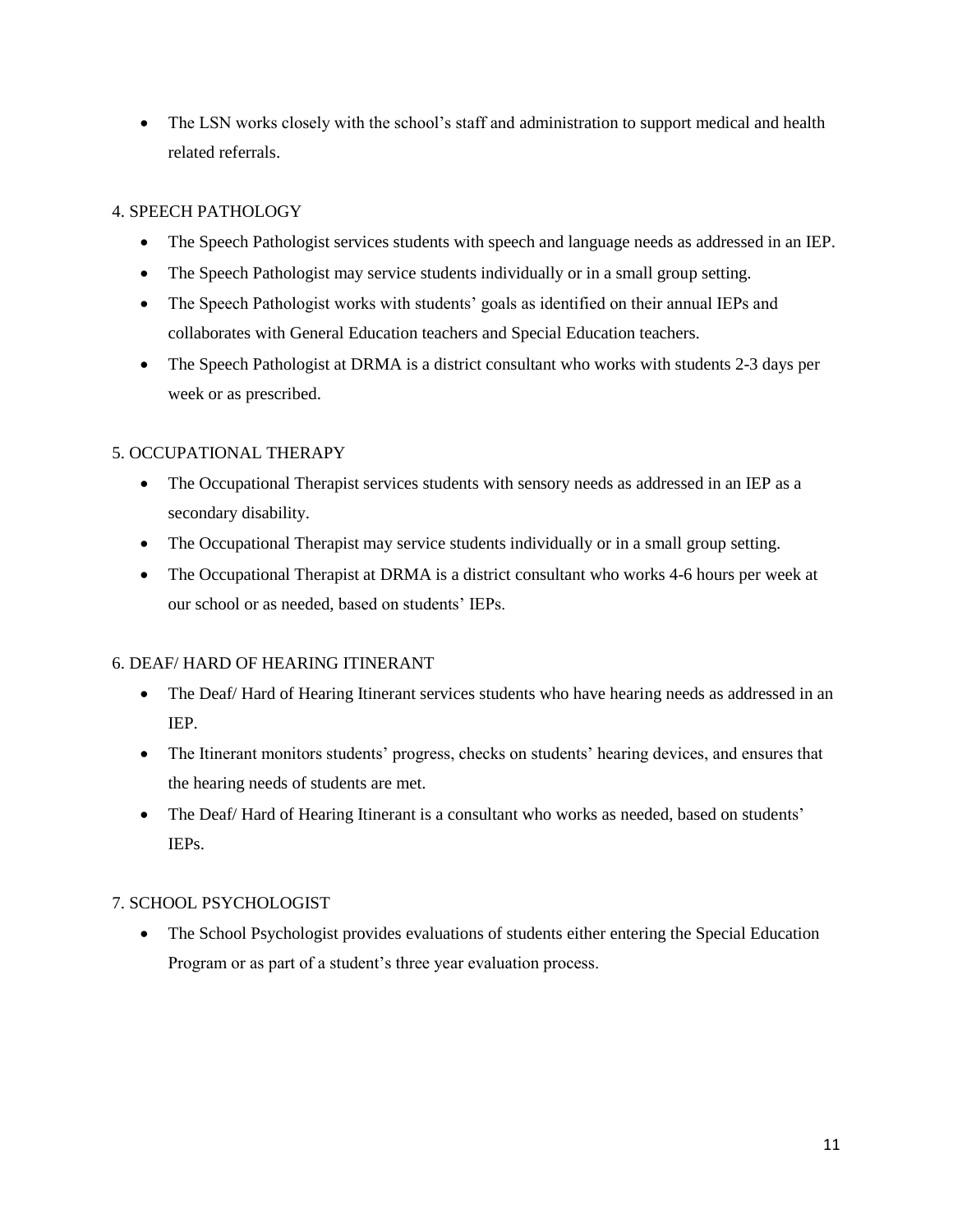# **VIII. SPECIAL EDUCATION NEEDS PRACTICES**

# A. SPECIAL EDUCATION STUDENTS

# 1. IDENTIFICATION

If a General Education teacher determines that traditional classroom interventions are not helping increase student progress, the information is sent to the Guidance Counselor. A multi-tiered support system (MTSS) is put in to place for the student. MTSS can be but is not limited to;

- $\bullet$  Tier 1 interventions in the classroom setting
- $\bullet$  Tier 2 504 plan or intensive class or assistance from para in classroom

If a student is still struggling, the counselor then schedules a meeting with the student's parents/ guardians to discuss their student's progress during the interventions and the possibility of a Special Education initial evaluation.

The evaluation may or may not include:

- an interview with the parents/guardians about their concerns, the student's strengths and weaknesses, and the student's medical or health background
- intellectual testing
- academic testing
- communication/speech testing
- motor testing
- sensory testing
- social/ emotional/ behavioral rating scales
- observations in the classroom
- transition testing

The Guidance Counselor then sends a Consent for Evaluation form (CE) home, describing the specific assessments that will be conducted and who will conduct them. Parents/ Guardians must return the CE, with their signature, before the evaluation can begin. Once permission is returned to the school, Special Education staff have 60 school days to complete the evaluation.

Once the evaluation is completed, parents/guardians are contacted to set up a meeting. During this meeting, the Special Education staff share the results of the evaluation and the eligibility determination for Special Education services. Parents/Guardians must sign the eligibility determination signature page to confirm receipt of the evaluation results.

• Tier 3 – IEP/ESE Services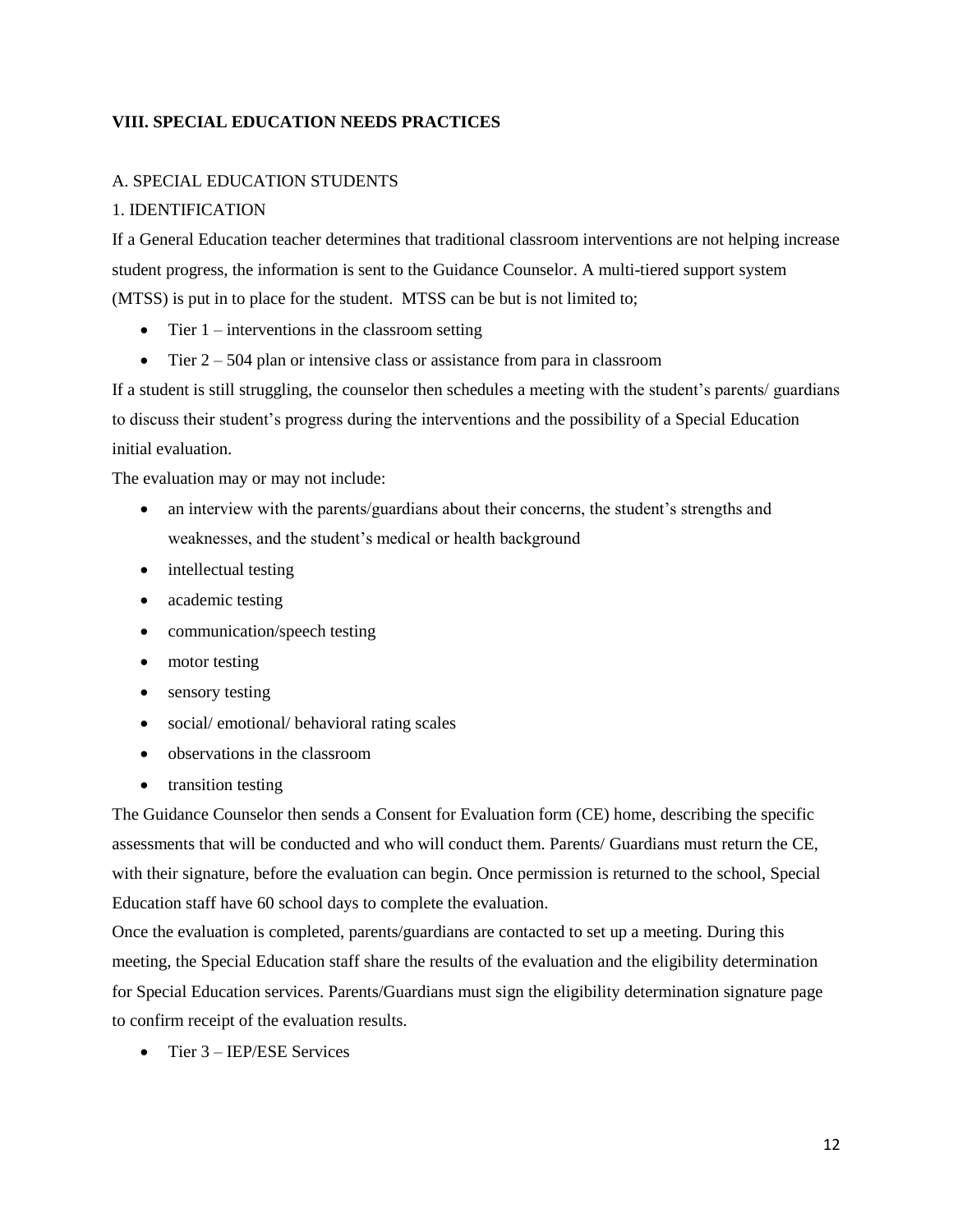o If a student qualifies for Special Education services, his/her needs are discussed at the meeting. Based on those needs, goals are developed in the form of an Individualized Education Program (IEP).

# 2. RE-EVALUATION

After the initial evaluation, students' continuing needs are determined by conducting a comprehensive reevaluation at least every three years. A Special Education staff member schedules a physical or verbal meeting with the student's IEP team and parent to discuss the student's progress and determine the areas to assess.

The reevaluation may or may not include:

- an interview with the parents/guardians about their concerns, the student's strengths and weaknesses, and the students' medical or health background
- intellectual testing
- academic testing
- communication/speech testing
- motor testing
- sensory testing
- social/ emotional/ behavioral rating scales
- observations in the classroom
- transition testing

The Special Education staff member then reviews the Reevaluation testing. Testing cannot begin without parent consent. Once permission is granted Special Education staff have 60 school days to complete the reevaluation.

Once the reevaluation is completed, parents are contacted to set up a reevaluation meeting. During this meeting, the Special Education staff share the results of the reevaluation, as well as eligibility for continuation of Special Education services. Parents/ guardians should sign the eligibility determination signature page to either agree or disagree with the reevaluation results.

If the student continues to qualify for Special Education services, his/her needs are discussed at the meeting. Based on those needs, goals and services are updated on the Individualized Education Program (IEP) in a meeting with parents. Along with the IEP, a Prior Written Notice (PWN) notification of changes in services is also sent home. The PWN should be signed by the parents/guardians and sent back to the Special Education staff.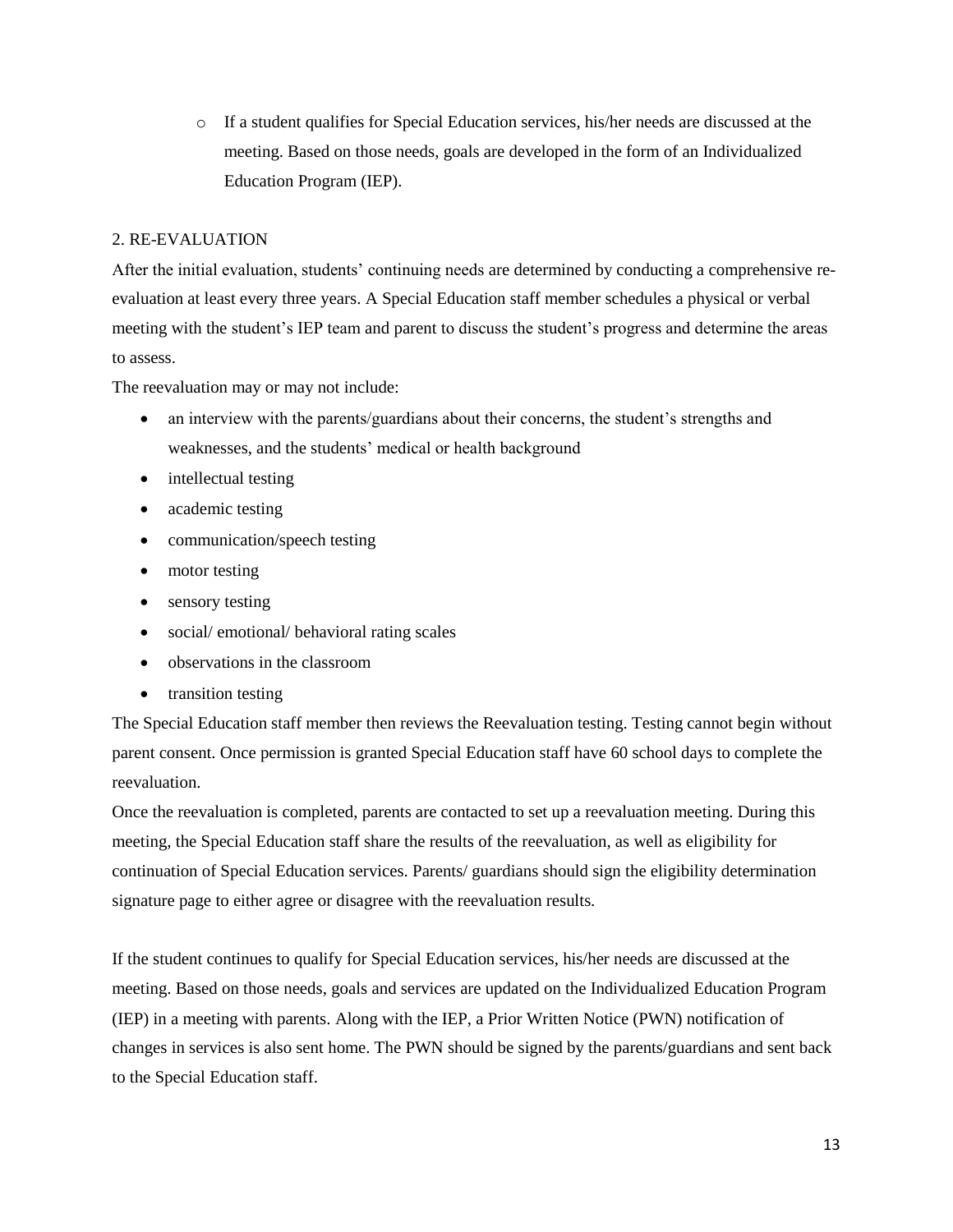#### 3. SUPPORT SYSTEMS

#### a). COLLABORATION

Special Education teachers, General Education teachers, and Special Education PARAs collaborate by working together to improve access to the General Education curriculum for all students. This provides subject area teachers with strategies they can use to better meet the needs of Special Education students in all of their classes throughout the day.

#### b). SUPPORT WITHIN THE GENERAL EDUCATION CLASSROOM

Support for Special Education students within the General Education classroom can take many forms. General Education teachers use the strategies learned from collaboration, provide accommodations listed in students' IEPs, to differentiate the curriculum and reach each Special Education student. In addition, students who have been identified (within their IEPs) as needing extra assistance in the General Education classroom receive support from Special Education staff throughout the day. These staff members help make the content accessible to the students through the use of various strategies to increase student comprehension, as well as the use of accommodations listed in their IEPs. While in the General Education classroom, Special Education staff members also utilize co-teaching models to support Special Education students. These models may include:

- One teach, one drift
	- o The Special Education staff member checks in with individual Special Education students and provides redirection on academic processes, as needed, while the General Education teacher instructs the class as a whole.
- Alternative teaching
	- o The Special Education staff member works with a small group of Special Education students and non-ESE students, while the General Education teacher works with the larger group.
	- o The Special Education staff member works one-on-one with a Special Education student, while the General Education teacher works with the larger group.
	- o The Special Education staff member re-teaches parts of the lesson to one or more Special Education students, while the General Education teacher works with the larger group.

#### c). SPECIALIZED INSTRUCTION

Students with secondary disabilities, such as speech/ language, sensory, or deaf/hard of hearing, receive services from the Speech Pathologist, the Occupational Therapist, and the Deaf/ Hard of Hearing Itinerant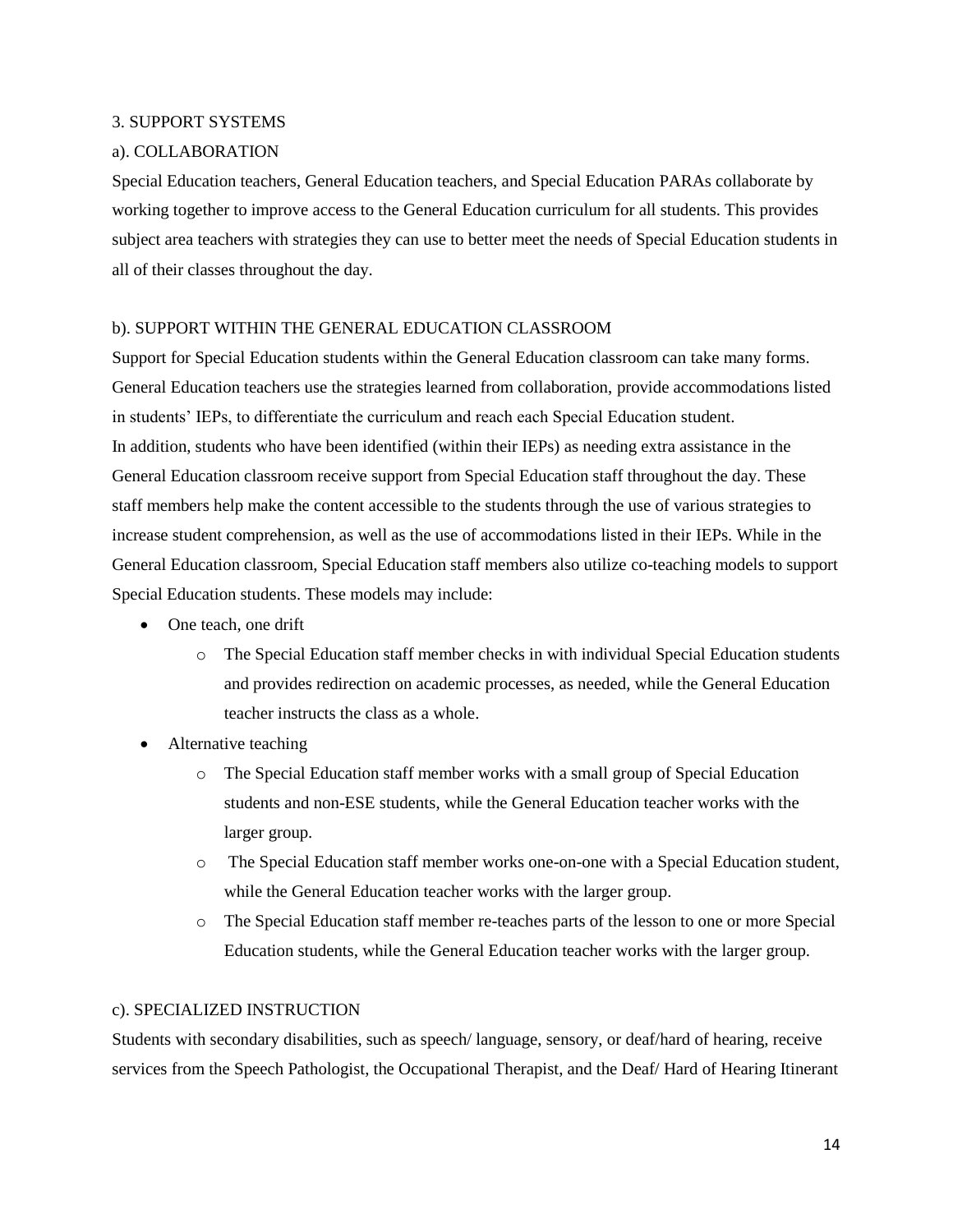respectively. These services occur in small groups or individual settings or in the classroom, with a frequency determined by their IEPs.

#### B. ELL STUDENTS

#### 1. IDENTIFICATION

At enrollment, students (and their families) complete a language survey. If they have identified a language other than English as their mother tongue, they are tested using the WIDA ACCESS Placement Test (W-APT). The W-APT is an English language proficiency test given to students who may be designated as English language learners (ELLs). It assists educators with programming decisions, such as identification and placement of ELLs. W-APT test items are written using the five English Language Proficiency Standards from the World-Class Instructional Design and Assessment (WIDA) Consortium: Social & Instructional Language, Language of Language Arts, Language of Mathematics, Language of Science, and Language of Social Studies. Each form of the test assesses the four language domains of listening, speaking, reading, and writing. The W-APT is designed to be individually administered and adaptive, so that parts of the test may be discontinued as soon as the student reaches the upper limit of his or her performance (Wisconsin Center for Education Research). Based on the results of the W-APT, students either receive direct service, indirect service, or no service through the English Learning programs.

#### 2. SUPPORT SYSTEMS

#### a). ENGLISH LEARNING (ELL) CLASSES

Students who have been designated as English language learners and have an English proficiency level, according to the WIDA Standards, of 1 (entering), 2 (beginning), 3 (developing), and low 4 (expanding) receive direct English Language Learning services through Language and Literature courses at DRMA.

#### b). CO-TEACHING AND COLLABORATION

Students who have been designated as English language learners and have an English proficiency level of high 4 (expanding), 5 (bridging), or 6 (reaching) receive indirect English Learning services. In an effort to support these ELLs throughout the day, our ELL Department works with teachers of various subject areas. EL teachers co-teach with Language and Literature teachers during different periods of the day. While they cannot be present to co-teach every period, they work together closely to plan lessons and activities to reach students at a range of English proficiency levels.

This provides the subject area teachers with strategies they can use in all of their classes throughout the day. Through collaboration and co-teaching, DRMA is able to provide support for students who need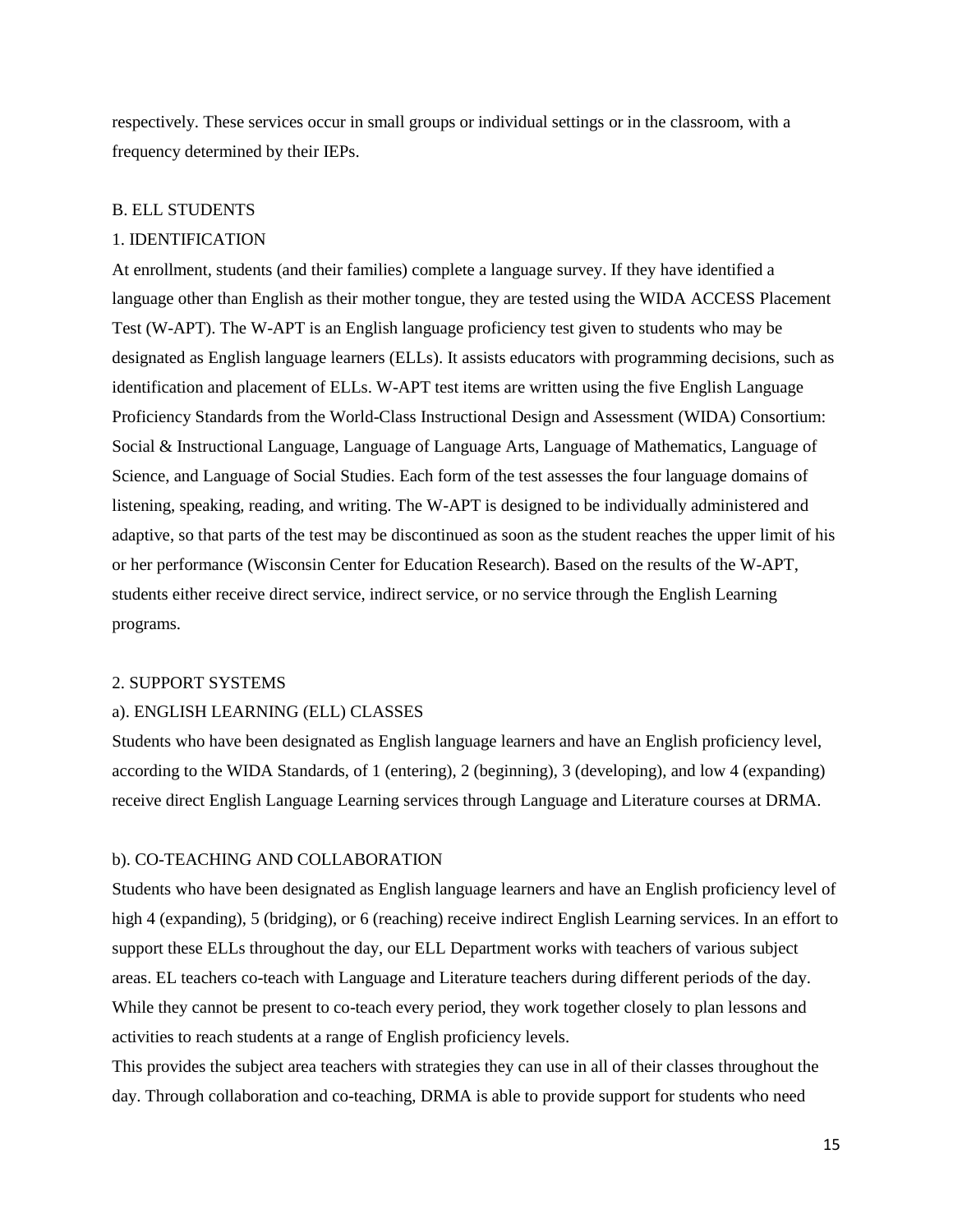indirect EL services, and extended support for students who need direct services.

# C. STUDENTS WHO NEED COUNSELING SUPPORT

# 1. IDENTIFICATION

Students who need counseling support are identified in a number of ways, including:

- o Teacher recommendation
- o Parent recommendation
- o ESE recommendation
- o Student self-advocacy
- o Recommendation from a mental health professional who has worked, or is currently working, with the student

The reason for counseling support may be academic, social, emotional, and/or behavioral. In any case, parent permission is needed for continuous counseling services.

# 2. SUPPORT SYSTEMS

The Guidance Department works with students individually and/or in small group settings to reach their academic, social, emotional, and/or behavioral goals. The frequency with which school counselors meet to work with individual students varies. Counselors may meet with students weekly, monthly, as needed, or as indicated on an IEP. In severe cases, outside counseling services may be brought in to support students.

When determining topics for group sessions, the Guidance Department creates surveys so students can give input as to the areas in which they need support. Group sessions are based on these requests and any needs that arise throughout the year. In the past, group sessions have included:

- o Grief groups to support students who have experienced loss
- o Anger groups to help students process their feelings and express them appropriately
- o Girls' groups to help young ladies avoid cliques by creating a network of friends

# D. STUDENTS WITH MEDICAL OR HEALTH ISSUES

# 1. IDENTIFICATION

Annually, the Licensed School Nurse reviews the DRMA student health forms to identify students who have a health concern or medical diagnosis. Students with a medical/health issue must receive a diagnosis from a licensed medical practitioner. When necessary, students who have a diagnosed and documented health issue will be provided with a 504 Health plan, which will be written by a 504 team. This team may include the school nurse.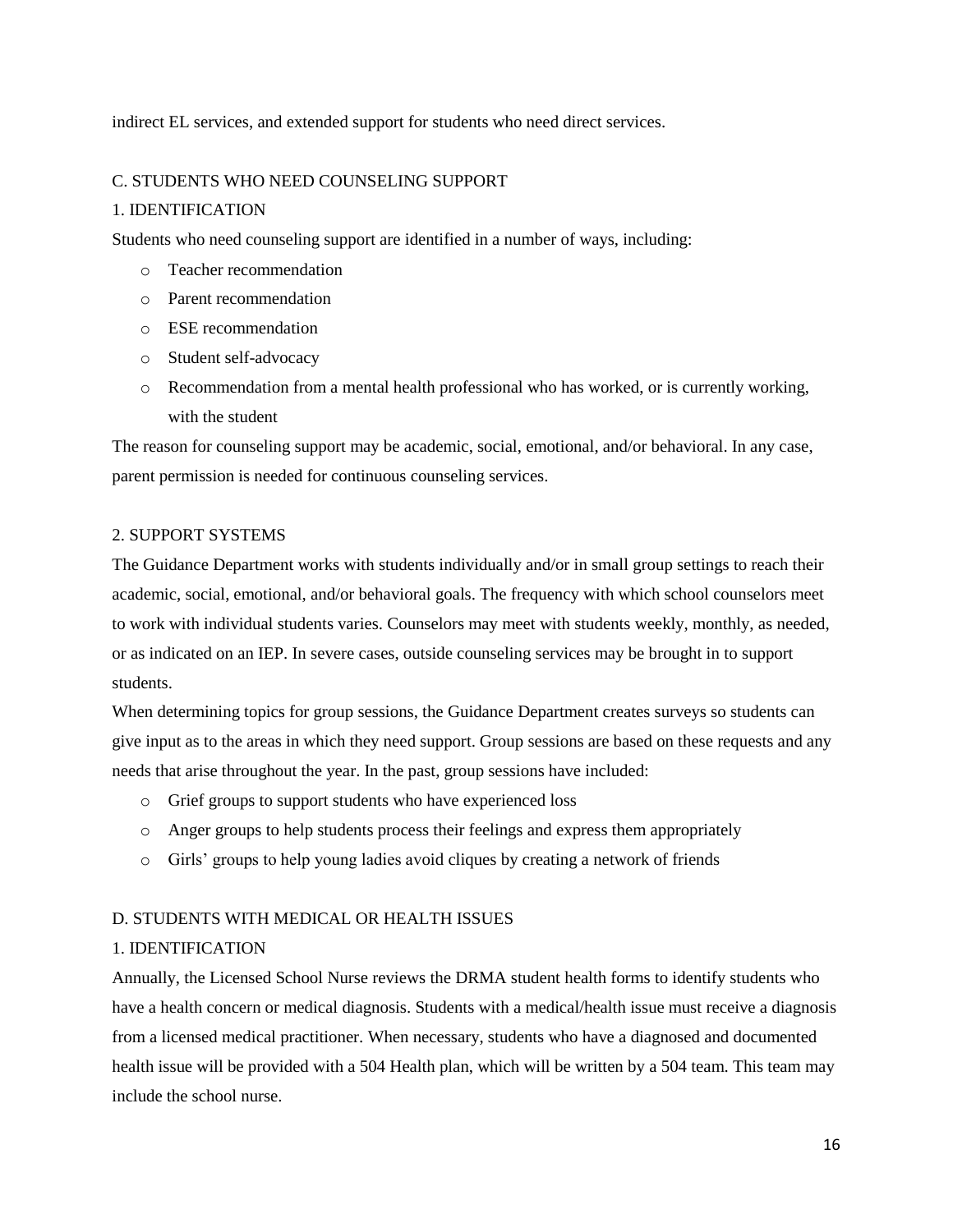Students may also be identified through the IEP process, staff observations and concerns, as well as DRMA's annual vision and hearing screening. The school nurse will then look into the situation and communicate the concern with the student and his/her family, possibly recommending a visit to a medical practitioner for diagnosis of the issue and treatment options.

# 2. SUPPORT SYSTEMS

The school nurse checks in periodically with each student who has a medical/ health issue to discuss his/her medical treatment and progress, as well as any related questions he/she may have. In addition, the nurse talks with the student to determine the impact his/her medical/ health issues may be having on his/her academic, social, emotional, and/or behavioral goals.

The licensed school nurse communicates with families regarding their students' medical /health issues and provides resources, when available, to aid families in supporting their students' needs. Examples of aid include, but are not limited to:

- o Pamphlets and brochures about illnesses
- o Vaccination information
- o Access to no-cost vision exams and eyeglasses

The LSN provides information and resources for teachers to use when working with students who have medical or health related issues. Teachers adjust curriculum, instruction, and assessments to meet students' medical and health needs

# E. HIGH ACHIEVING OR GIFTED STUDENTS

# 1. IDENTIFICATION

High achieving or gifted students are identified through a combination of standardized test scores subject-specific formative and summative assessments results, and teacher recommendation.

# 2. SUPPORT SYSTEMS

Support for high achieving or gifted students may be provided through recommendations from the individual classroom teachers. Support for these students can take several forms:

- o Differentiated tasks, such as individualized projects, to provide students with appropriately challenging and rigorous tasks
- o High school credit classes offered such as; Earth Science, Spanish, Agriculture, Algebra and **Geometry**

# F. STUDENTS OF POVERTY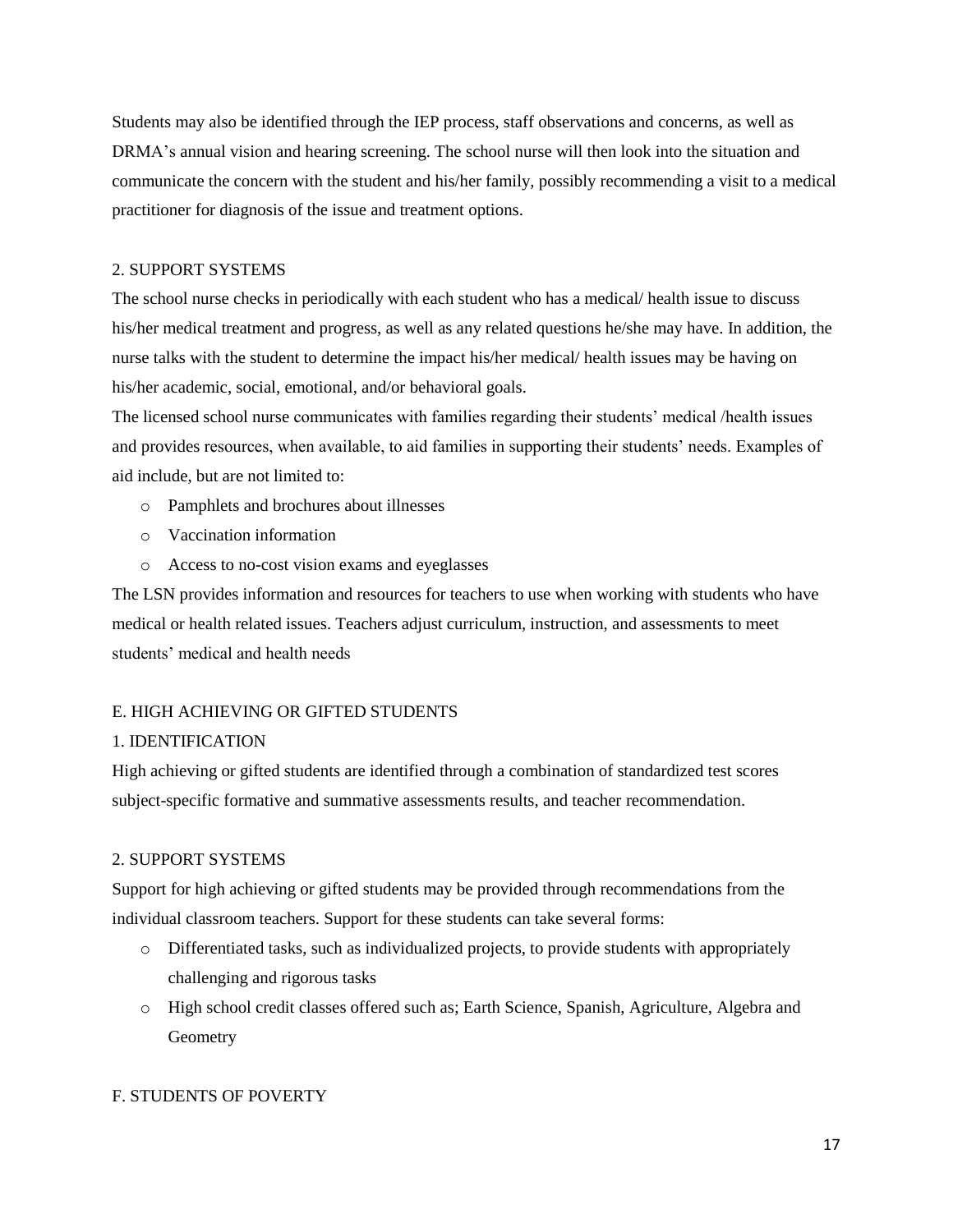#### 1. IDENTIFICATION

Students of poverty were previously identified through the completion of a free and reduced lunch form at the beginning of each school year. Now all students at DRMA receive free breakfast and lunch regardless of socioeconomic status. Students of poverty can be identified through application for uniform assistance or parent notifications through guidance or the school registrar.

# 2. SUPPORT SYSTEMS

Support for students of poverty may be provided through recommendations from the Guidance Department or individual classroom teachers. Support for these students may include:

- o Supplies from DRMA community events such as clothing and food drives
- o Differentiation of instruction to meet student needs
- o Teacher assistance, as needed, before or after school
- o Meetings with the counselor as needed

# **IX. COMMUNICATION WITH FAMILIES OF SPECIAL EDUCATION STUDENTS**

In order to form a cohesive support team for students, it is necessary to keep families well-informed.

# A. SPECIAL EDUCATION SERVICES

The families of Special Education students receive communication about the following:

- o IEP meetings (translation services are provided during the meeting as needed)
- o IEP progress reports
- o Special Education Documentation such as: Evaluation Plan Prior Written Notice, Reevaluation Plan Prior Written Notice, IEPs, updated IEPs, Record of a Team Meeting, Announcement of a Meeting

# B. ENGLISH LEARNING SERVICES

The families of students who receive English Learning services stay informed through:

- o Family informational nights
- o progress reports and report cards to inform families of their students' performance within English
- o Learning classes
- o Annual identification of service for EL students
- o ACCESS scores sent home annually

# C. COUNSELING SERVICES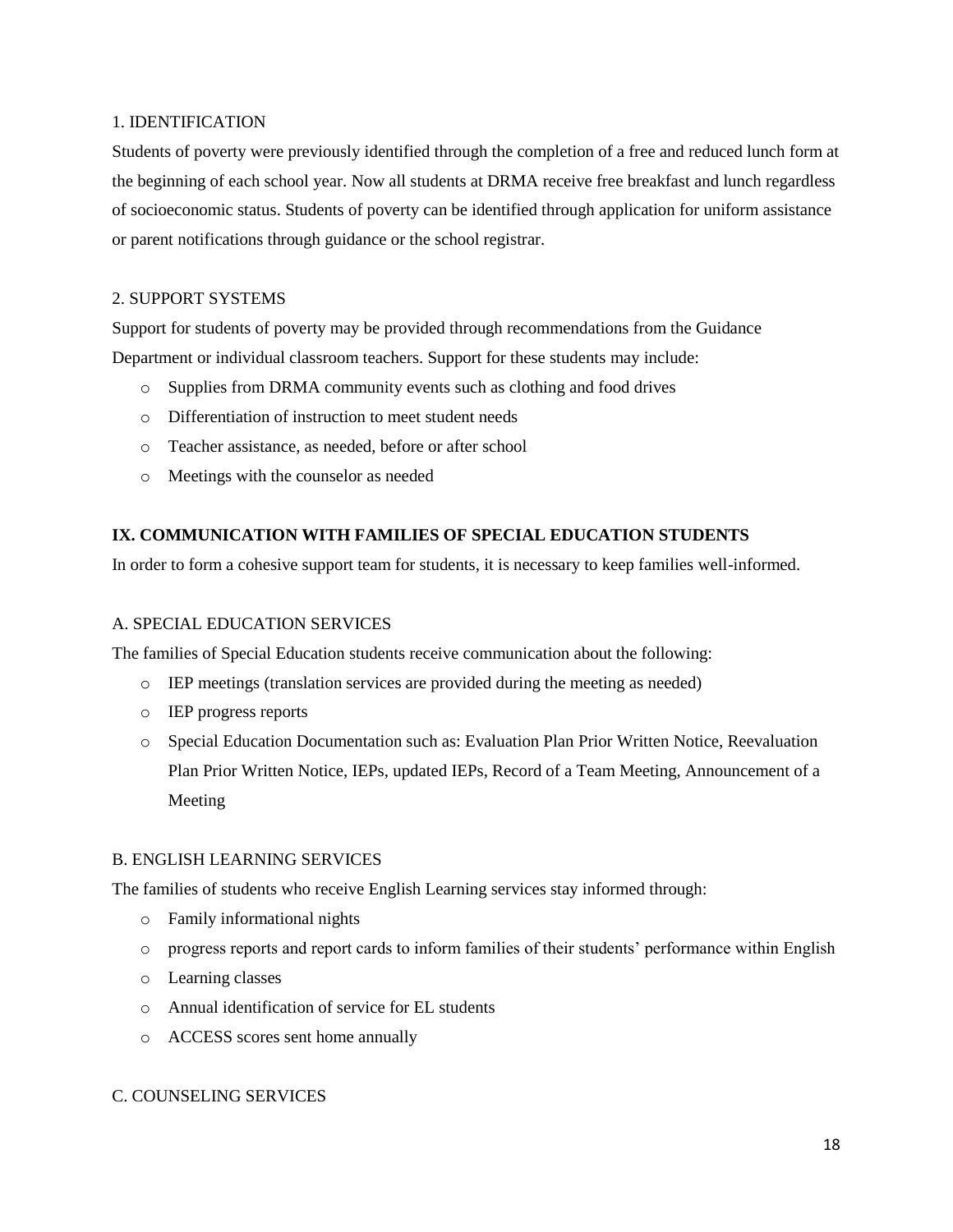The families of students who need counseling support receive communication on an as-needed basis from the Guidance Department. Communication may be regarding confidential information about their student, or seeking parent permission for counseling services.

#### D. HEALTH SERVICES

The families of students who have medical/ health issues are informed on an as-needed basis from the Licensed School Nurse. Communication from the LSN includes information about contagious diseases and immunization records.

#### E. HIGH ACHIEVING OR GIFTED STUDENTS

The families of high achieving or gifted students receive periodic contact from subject area teachers about their students' progress and performance on differentiated tasks and individualized projects.

#### F. STUDENTS OF POVERTY

The families of poverty receive periodic contact from subject area teachers about their students' progress and performance in class. If the student has been meeting with the counselor, he/she may also contact the family to give them updates as needed.

#### **X. CONTINUED EDUCATION FOR STAFF ON SEN PRACTICES AT DRMA**

#### A. DIFFERENTATION

During the 2013-2014 and 2014-2015 school years, DRMA teachers attended differentiation trainings led by district ESE staff regarding How to Differentiate Instruction in Mixed-Ability Classrooms and Differentiating Instruction in the Regular Classroom. Through this training, teachers acquired strategies to determine students' levels of prior knowledge before beginning a unit. We learned how to construct flexible groups based on assessment data. We also became more cognizant of the need to identify learning style and to differentiate by creating activities that appeal to various learning styles, thereby affirming a student's identity. We learned to construct formative practice opportunities that allow students to reach all levels of Bloom's taxonomy and scaffold their learning.

#### B. CO-TEACHING

Co-teaching allows our ESE teachers, ELL teacher, and Academic Subject Coaches to work with a variety of teachers throughout the day, providing students with the necessary support to increase their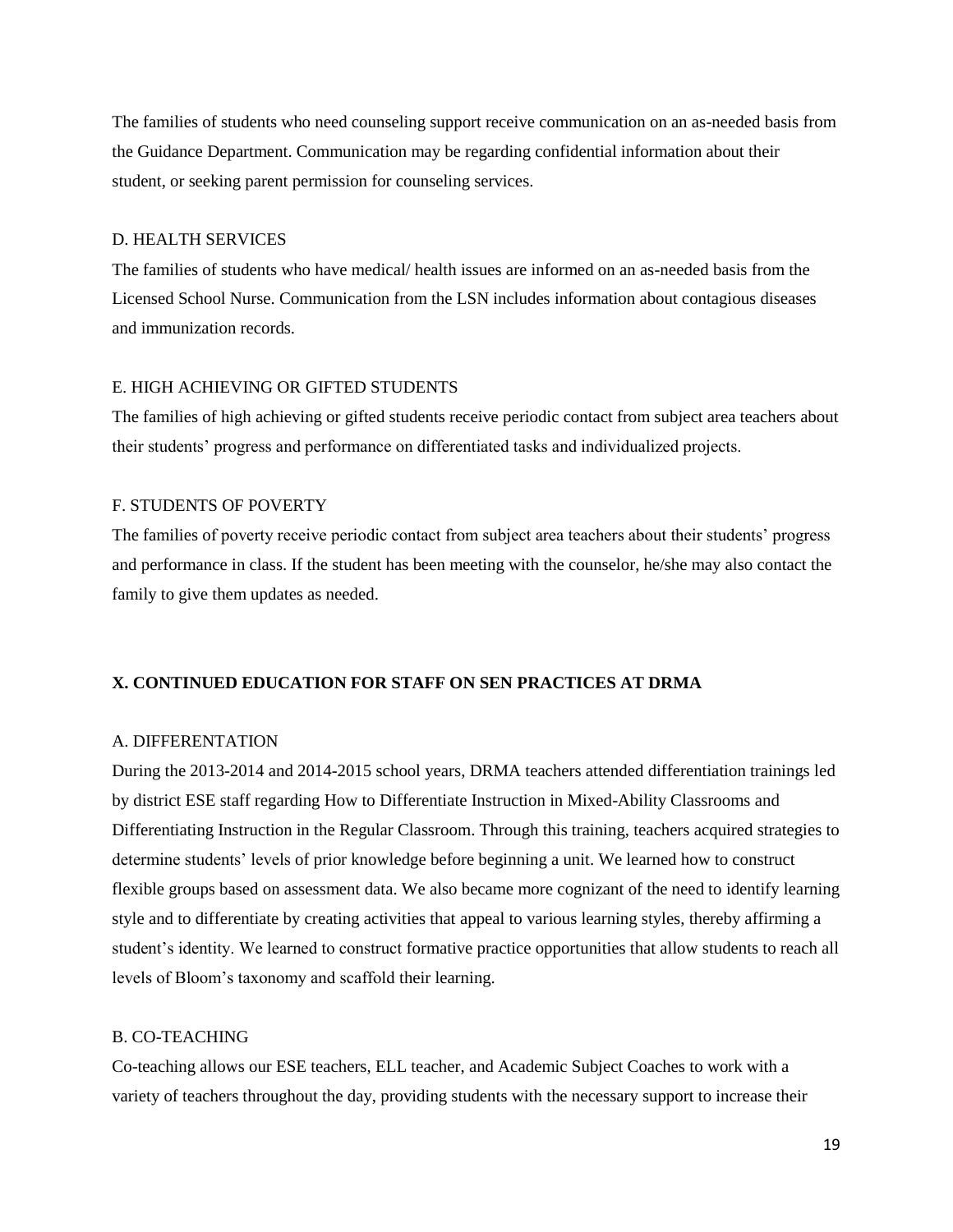academic performance. In addition to offering direct support in the classroom, co-teaching has prompted consistent collaboration among our staff, allowing best practices to extend beyond the co-teaching schedule into every lesson.

#### C. COLLABORATION

Collaboration is a designated time to promote effective working relationships with colleagues and has been built into our weekly schedule. To facilitate our use of collaboration time, which began in the fall of 2013, we received training from Heidi Hayes Jacobs (Curriculum 21) during the 2013-2014 school year. Her workshops provided our staff with tools related to the following areas:

o collaborative curriculum planning, inquiry, collaborative instructional delivery, collaborative communication related to data and day-to-day interactions, and digital tools for authentic professional collaboration and communication.

Utilizing the techniques taught in this seminar, teachers and support staff are able to more effectively work together during collaboration time. This allows us to discuss strategies, share ideas, plan curriculum, differentiate instruction, design authentic assessment tasks, and standardize grading practices. Through this collaborative time we are able to make instruction accessible to all students while implementing the IB MYP.

#### D. STUDENT INTERACTION STRATEGIES

During the 2015-2016 school year teachers received training from Karen Bailey on assessment design and student centered learning. With this training, we expanded our methods for determining a student's level of comprehension to ensure accurate understanding of the directions. We also gained a repertoire of techniques for increasing student communication in the classroom. The use of these strategies promotes language learning and language use.

#### **XI. POLICY CREATION**

The Special Education Needs/ Inclusion Policy was created by a committee which consisted of the ESE Coordinator, a Special Education Teacher, ELL teacher, Title I Coordinator, Language Acquisition teacher and the IB MYP Coordinator. In addition, input was gathered from the Guidance Department, the Licensed School Nurse and General Education teachers. The work of the committee was informed by publications from the IBO, example SEN/ Inclusion Policies from IB World Schools, and the trainings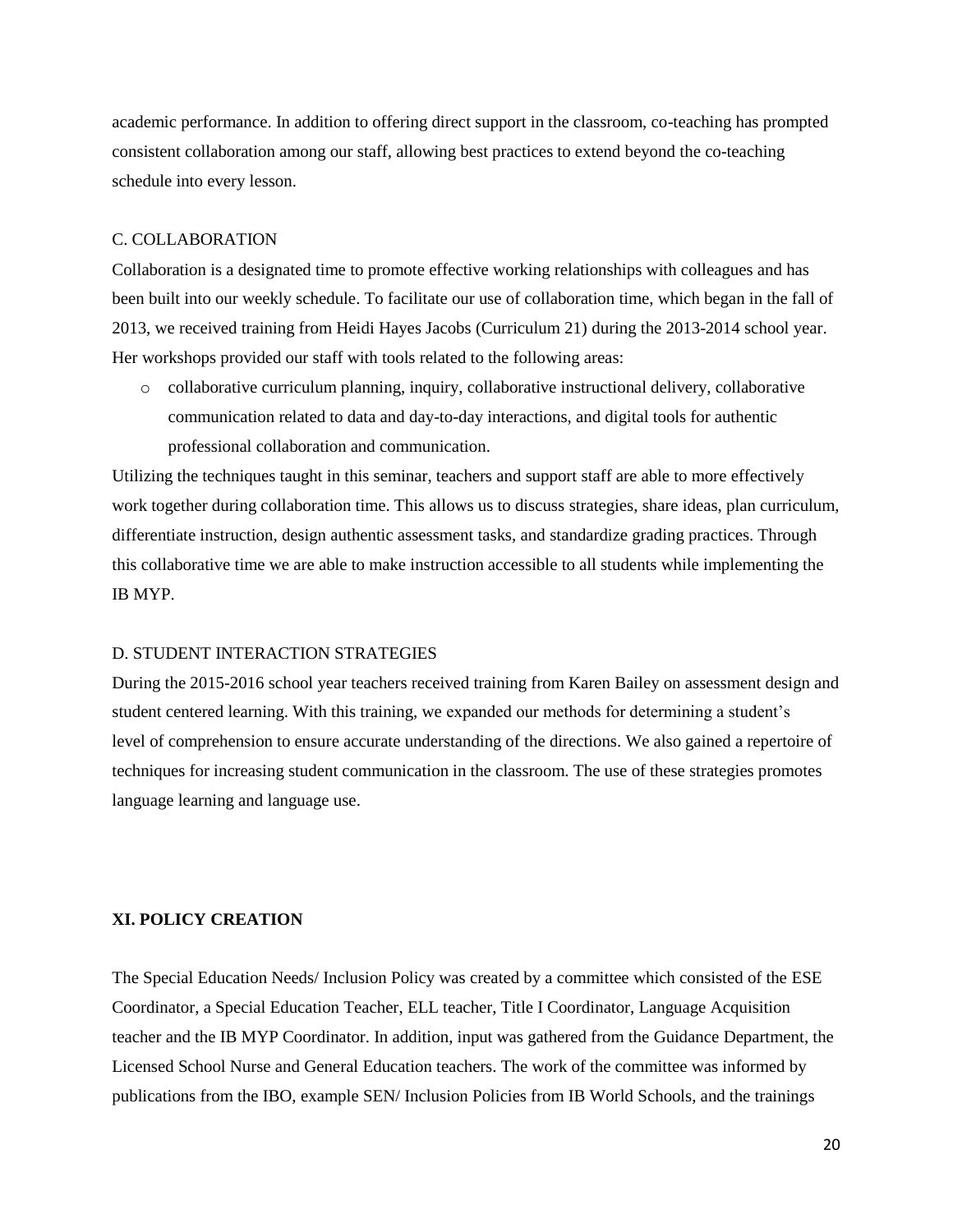received at the IB workshops. The committee met six times, following an agenda aligned with the MYP Standards and Practices tied to Special Educational Needs. Staff members were made aware of the policymaking process through regular updates of the meeting agenda items.

#### **XII. COMMUNICATION OF THE SEN/ INCLUSION POLICY TO THE DRMA COMMUNITY**

The SEN/ Inclusion Policy is shared with staff, families, and students in a variety of modes of communication. The policy is available upon request in our front office. Staff members learn about the SEN/ Inclusion Policy during specific collaboration times set aside for policy study. We have an informational table set up during conferences, in the fall and spring, to inform families and students of the details of the policy. In addition, the SEN/ Inclusion Policy is highlighted during the IB MYP Informational Night. Within the next few years, we will translate the policy into Spanish (the most predominant mother tongues of our student body) and have it available upon request in the schools front office. This will allow our SEN/ Inclusion Policy to be accessed by all families, including those who are not proficient in English.

#### **XIII. REVIEW PROCESS**

Every three years a committee will be formed to examine the inclusion practices for SEN students, at which time this policy will undergo a complete review. The committee will include, but is not limited to, a representative from the English Language Learner Department, a representative from the Special Education Department, a representative from the General Education Department, Guidance Counselor and the IB MYP Coordinator. The purpose of the committee will be to review the current document to ensure its accuracy and to provide continued support to meet the needs of all of our learners. Our first full review will take place during the 2019-2020 school year. If needs arise in the years between formal reviews, a committee can be formed to make amendments to the policy.

The implementation of the SEN/ Inclusion Policy, in all MYP classrooms at DRMA will be reviewed by the MYP Pedagogical Leadership Team (which consists of the Principal and Assistant Principal) as part of the teacher observation process.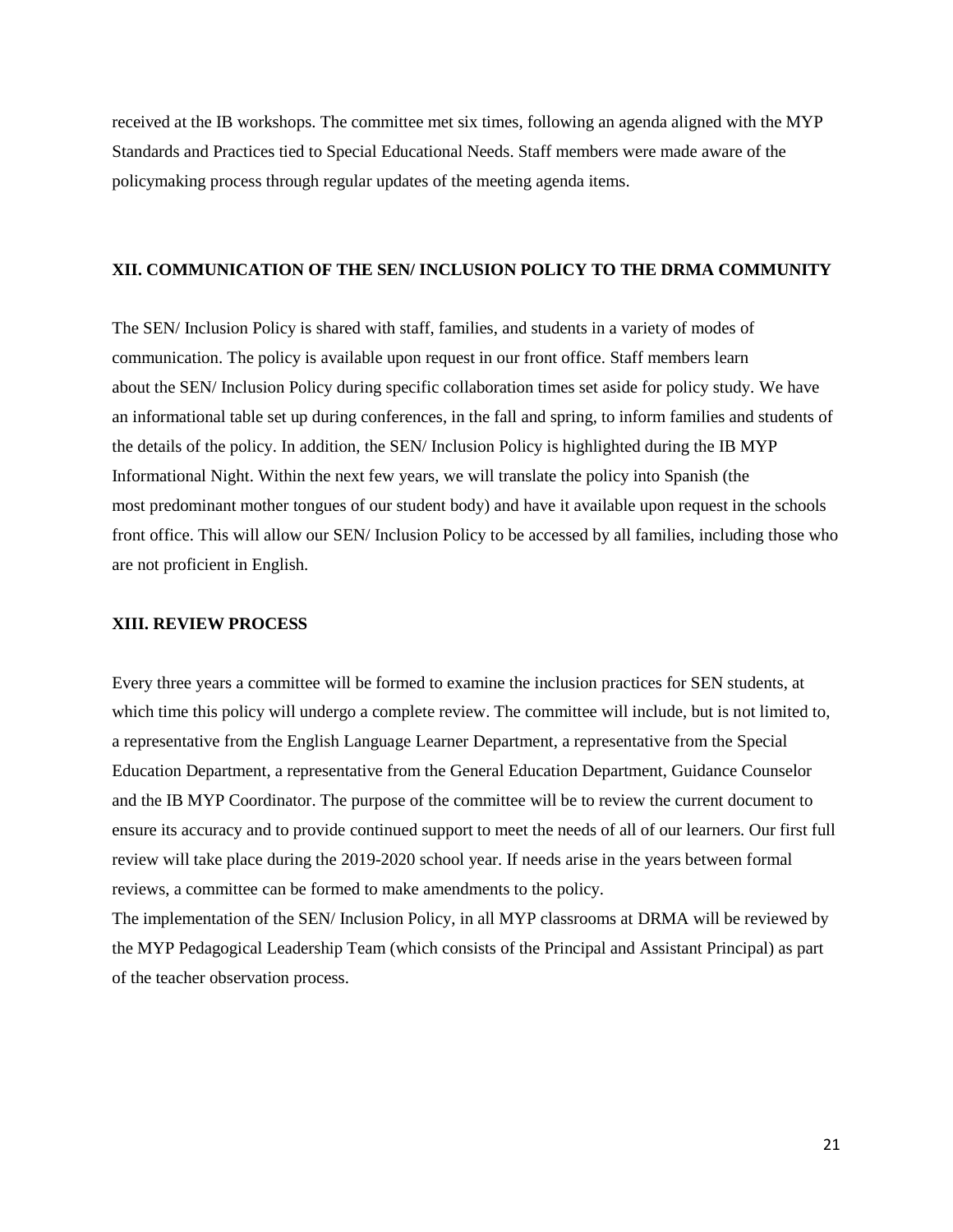# **XIV. BIBLIOGRAPHY**

Heacox, Diane, Ed. D. *Differentiating Instruction in the Regular Classroom: How to Reach and Teach All Learners.* Minneapolis: Free Spirit Publishing, 2012. Print.

Heacox, Diane, Ed. D. *Making Differentiation a Habit: How to Ensure Success in Academically Diverse Classrooms.* Minneapolis: Free Spirit Publishing, 2009. Print.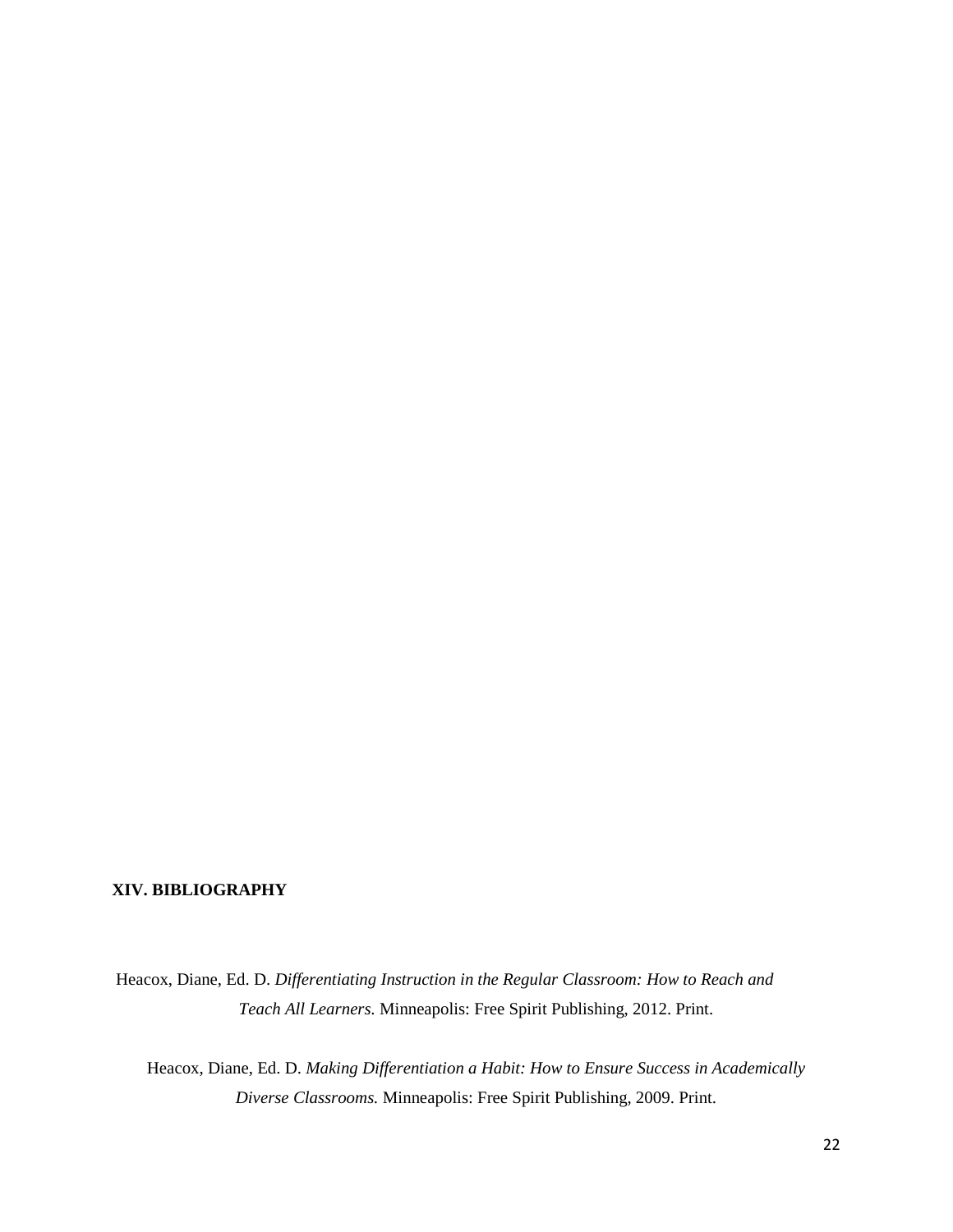Blachowicz and Fisher *Vocabulary Instruction: Theory to Practice* (2nd ed.), 2010. Online.

Tomlinson, Carol Ann *How to Differentiate Instruction in Mixed-Ability Classrooms.* Virginia: ASCD 2001. 2nd edition. Print.

International Baccalaureate Organization. *Programme Standards and Practices.* Cardiff: International Baccalaureate Organization, 2014.

International Baccalaureate Organization. *Special Educational Needs Within the International Baccalaureate Programmes.* Cardiff: International Baccalaureate Organization, 2014.

#### **XV. APPENDIX**

APPENDIX A: Glossary of terms

| <b>Abbreviation or Term</b> | <b>Brief explanation</b>                                                          |
|-----------------------------|-----------------------------------------------------------------------------------|
| <b>Collaboration</b>        | Two or more teachers working together to plan<br>instructional lessons and units. |
| Co-teaching                 | Two teachers implementing a lesson within a<br>classroom                          |
| <b>Differentiation</b>      | Adjusting instruction based on students' needs                                    |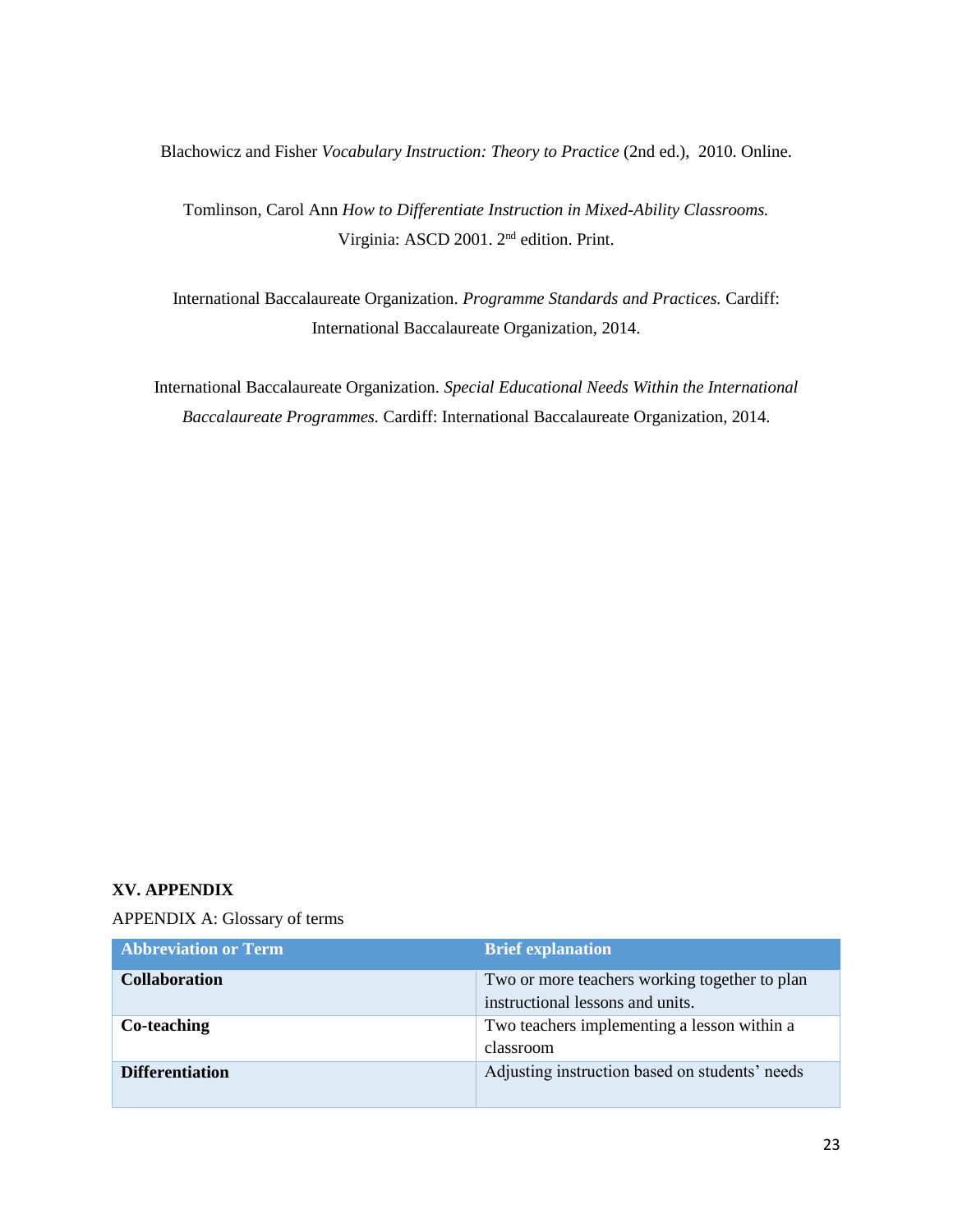| <b>ELL</b>                       | <b>English Language Learner</b>                                                                                                          |
|----------------------------------|------------------------------------------------------------------------------------------------------------------------------------------|
| <b>General Education teacher</b> | Subject area teachers                                                                                                                    |
| IB                               | <b>International Baccalaureate</b>                                                                                                       |
| <b>IEP</b>                       | <b>Individualized Education Plan</b>                                                                                                     |
| <b>Inclusion</b>                 | Least restriction environment that appropriately<br>matches the needs of the learner                                                     |
| <b>LSN</b>                       | Licensed school nurse                                                                                                                    |
| <b>MYP</b>                       | Middle Years Program                                                                                                                     |
| <b>DRMA</b>                      | Dundee Ridge Middle Academy                                                                                                              |
| <b>SEN</b>                       | <b>Special Education Needs</b>                                                                                                           |
| <b>ESE</b>                       | <b>Exceptional Student Education</b>                                                                                                     |
| <b>Scaffolding</b>               | Providing support during instruction, with a<br>gradual release of responsibilities so students can<br>become more independent learners. |
| <b>PWN</b>                       | <b>Prior Written Notice</b>                                                                                                              |
| <b>W-APT</b>                     | <b>WIDA-ACCESS Placement Test</b>                                                                                                        |
| <b>WIDA</b>                      | World-class Instructional Design and Assessment                                                                                          |

# **APPENDIX B: Standards and Practices**

|     | <b>IB MYP STANDARD</b>                            | Section in which standard is addressed in    |
|-----|---------------------------------------------------|----------------------------------------------|
|     |                                                   | <b>DRMA's Special Education Needs Policy</b> |
| A.9 | The school supports access for students to the    | Purpose, Mission and Beliefs                 |
|     | IB programme and philosophy                       | Program Goals                                |
|     |                                                   |                                              |
|     | A.9a The school strongly encourages participation | Purpose, Mission and Beliefs                 |
|     | for all students                                  | Program Goals                                |
|     |                                                   |                                              |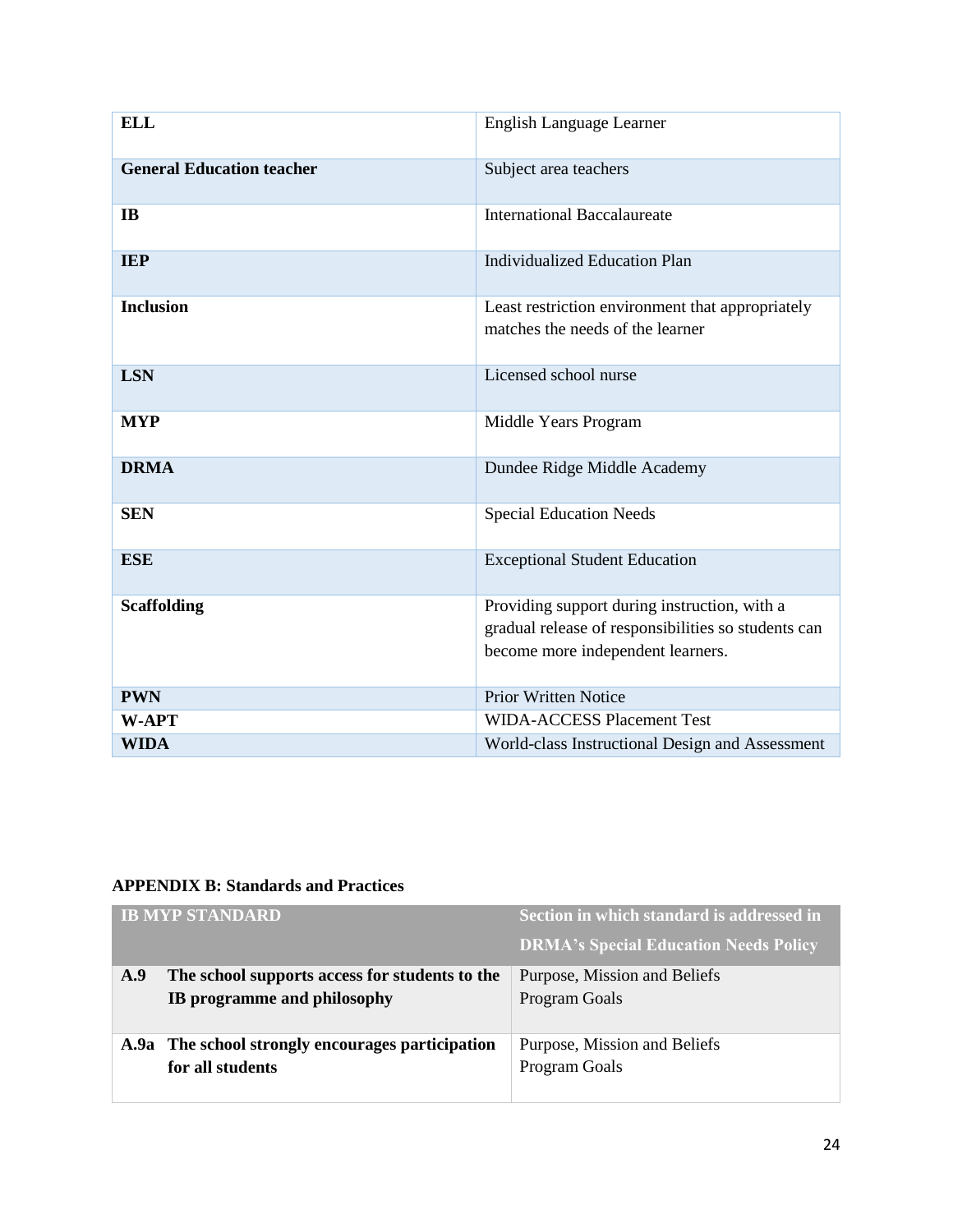|                            | B1.5b The school has developed and implements a    | Whole document                                  |
|----------------------------|----------------------------------------------------|-------------------------------------------------|
|                            | special education needs policy that is             |                                                 |
|                            | consistent with IB expectations and with the       |                                                 |
| schools' admission policy. |                                                    |                                                 |
| <b>B1.8</b>                | The school provides support for its students       | Program Goals                                   |
|                            | with learning and or special educational           | Inclusion                                       |
|                            | needs and support for their teachers.              | Continued Education for staff                   |
|                            |                                                    |                                                 |
| C1.6                       | <b>Collaborative planning and reflection</b>       | <b>Practices: SEN Support</b>                   |
|                            | incorporates differentiation for students'         | <b>Practices: ELL Support</b>                   |
| learning needs and styles. |                                                    | <b>Continued Education for Staff</b>            |
|                            |                                                    |                                                 |
|                            | C2.3 The written curriculum builds on students'    | Inclusion                                       |
|                            | previous learning experiences                      | The Four Principles of Good Practice:           |
|                            |                                                    | Valuing Prior Knowledge                         |
|                            |                                                    |                                                 |
|                            | C2.10 The written curriculum integrates the        | <b>SEN Practices: Special Education Support</b> |
|                            | policies developed by the school to support        | Practices: ELL Support                          |
| the programmes             |                                                    | <b>SEN Practices: Students who need</b>         |
|                            |                                                    | counseling support                              |
|                            |                                                    | SEN Practices: Students with Medical/Health     |
|                            |                                                    | <b>Issues Support</b>                           |
|                            |                                                    | SEN Practices: High Achieving or Gifted         |
|                            |                                                    | <b>Student Support</b>                          |
|                            | C3.3 Teaching and learning builds on what          | Differentiation                                 |
| students know and can do   |                                                    | The Four Principles of Good Practice            |
|                            |                                                    | Scaffolding                                     |
|                            |                                                    |                                                 |
|                            | C3.7 Teaching and learning addresses the diversity | <b>Mission and Beliefs</b>                      |
|                            | of student language needs, including those for     | Inclusion                                       |
|                            | students learning in a language(s) other than      | Differentiation                                 |
| mother tongue              |                                                    | The Four Principles of Good Practice:           |
|                            |                                                    | Valuing Prior Knowledge, Scaffolding            |
|                            |                                                    | <b>SEN Practices: ELL Support</b>               |
| <b>IB MYP STANDARD</b>     |                                                    | Section in which standard is addressed in       |
|                            |                                                    | DRMA's Special Education Needs Policy           |
| C3.9                       | Teaching and learning uses a range and             | Inclusion                                       |
| variety of strategies      |                                                    | Differentiation                                 |
|                            |                                                    | The Four Principles of Good Practice:           |
|                            |                                                    | Valuing Prior Knowledge,                        |
|                            |                                                    | Scaffolding, Extending Learning                 |
|                            | C3.10 Teaching and learning differentiates         | <b>Mission and Beliefs</b>                      |
|                            | instruction to meet students' learning needs       | Program Goals                                   |
|                            |                                                    |                                                 |